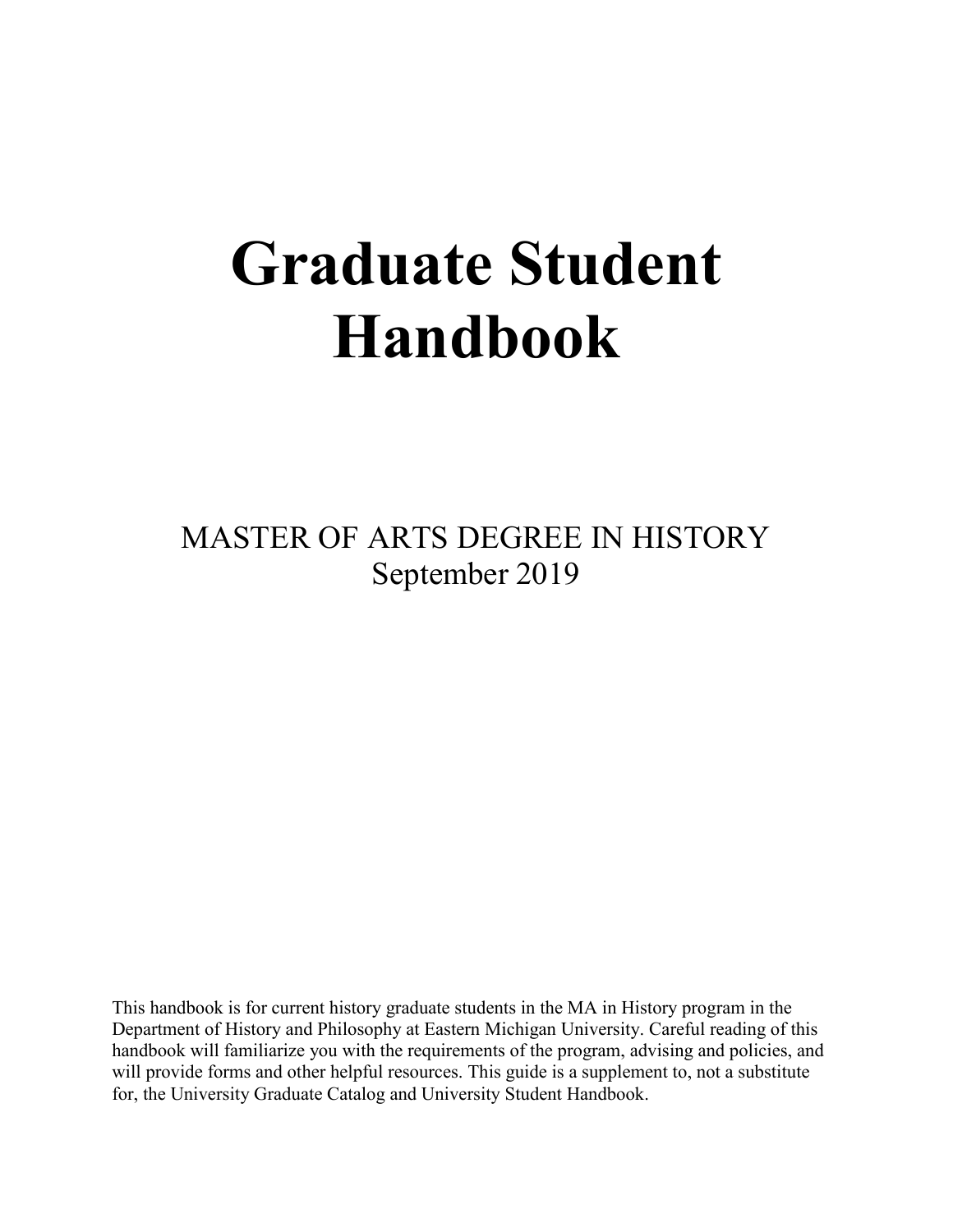# **Table of Contents**

| Standard MA in History Program<br>Thesis Track of the MA in History Program                                                                          |
|------------------------------------------------------------------------------------------------------------------------------------------------------|
| 6. Terminal Requirements for MA in History Program<br>Applying to take the MA Exam<br>Preparing for the MA Exam<br>Dates for taking MA Exam          |
| Setting up the Thesis Committee<br>Applying to the Thesis Track in the MA in History program<br><b>Graduate Thesis Hours</b><br><b>Thesis Manual</b> |
|                                                                                                                                                      |
|                                                                                                                                                      |
|                                                                                                                                                      |
|                                                                                                                                                      |
|                                                                                                                                                      |
|                                                                                                                                                      |
|                                                                                                                                                      |
| Filing for Graduation<br>Program Audit                                                                                                               |
| 15. Financial Aid                                                                                                                                    |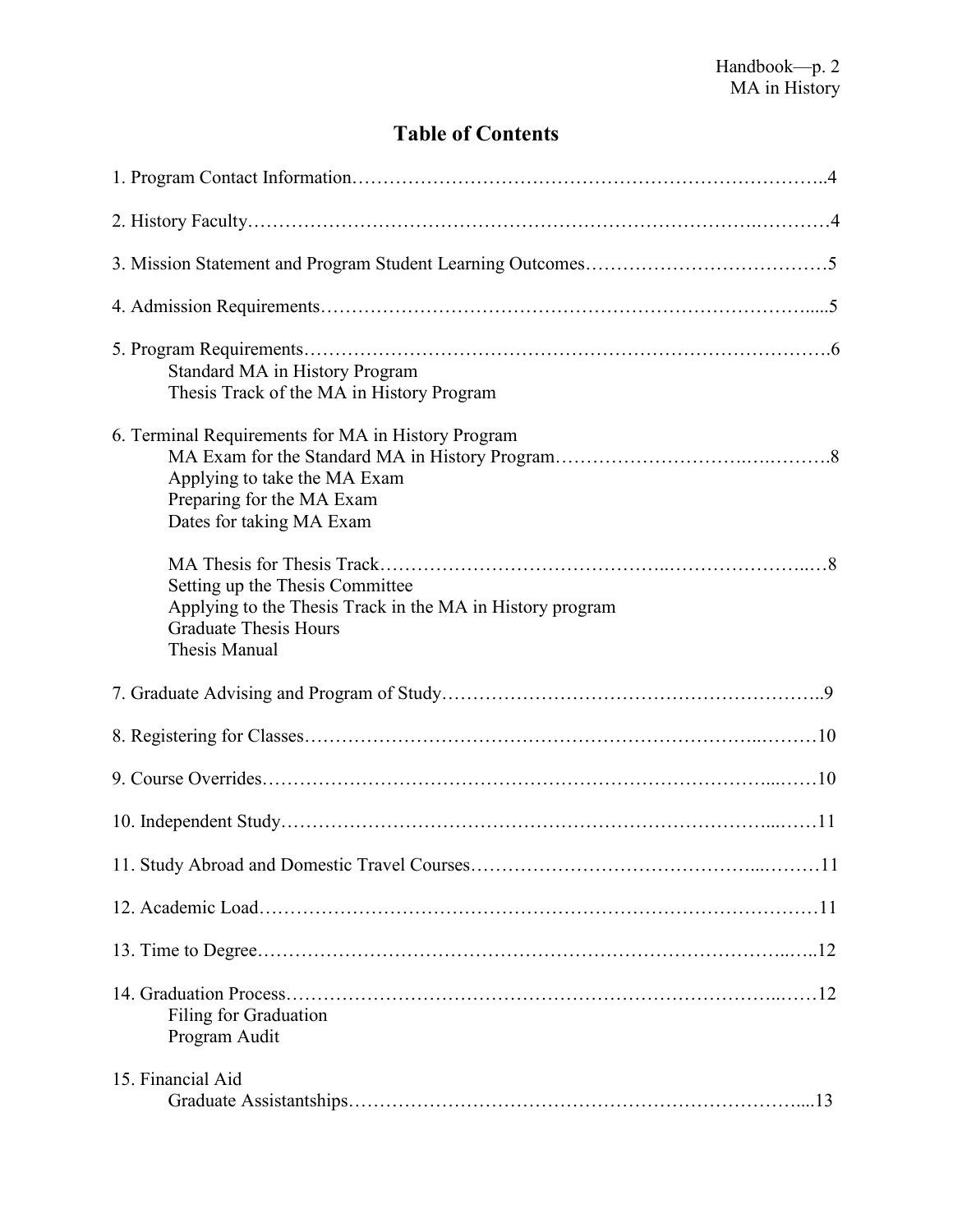| Academic Scholarships<br><b>Study Abroad and Domestic Travel Scholarships</b><br>Research in History Scholarships<br><b>Travel to Academic Conferences</b><br>University Scholarships                                                                                   |  |
|-------------------------------------------------------------------------------------------------------------------------------------------------------------------------------------------------------------------------------------------------------------------------|--|
| Prerequisites for Enrolling in an Internship<br>Requirements for an Internship<br>Arranging for an Internship<br>Final Internship Paper Guidelines                                                                                                                      |  |
| 17. Student Organizations and Opportunities for Intellectual Engagement17<br>Phi Alpha Theta History Honors Society<br><b>Student History Association</b><br>History Graduate Writing Workshop<br><b>History Speakers Series</b><br><b>Graduate Research Conference</b> |  |
| 18. Student Academic Performance, Academic Probation, and Dismissal Policies18<br>Academic Deficiencies Resulting in Disciplinary Action<br>Process for Requesting Reinstatement after Dismissal                                                                        |  |
| 19. Academic Misbehavior Such as Plagiarism Resulting in Disciplinary Action19                                                                                                                                                                                          |  |
| 20. Non-Academic Behavior Resulting in Disciplinary Action or Dismissal20<br><b>Student Code of Conduct</b>                                                                                                                                                             |  |
|                                                                                                                                                                                                                                                                         |  |
|                                                                                                                                                                                                                                                                         |  |
| <b>EMU History Website</b><br>Graduate School Website<br>Office of Records and Registration Website                                                                                                                                                                     |  |
|                                                                                                                                                                                                                                                                         |  |
|                                                                                                                                                                                                                                                                         |  |
|                                                                                                                                                                                                                                                                         |  |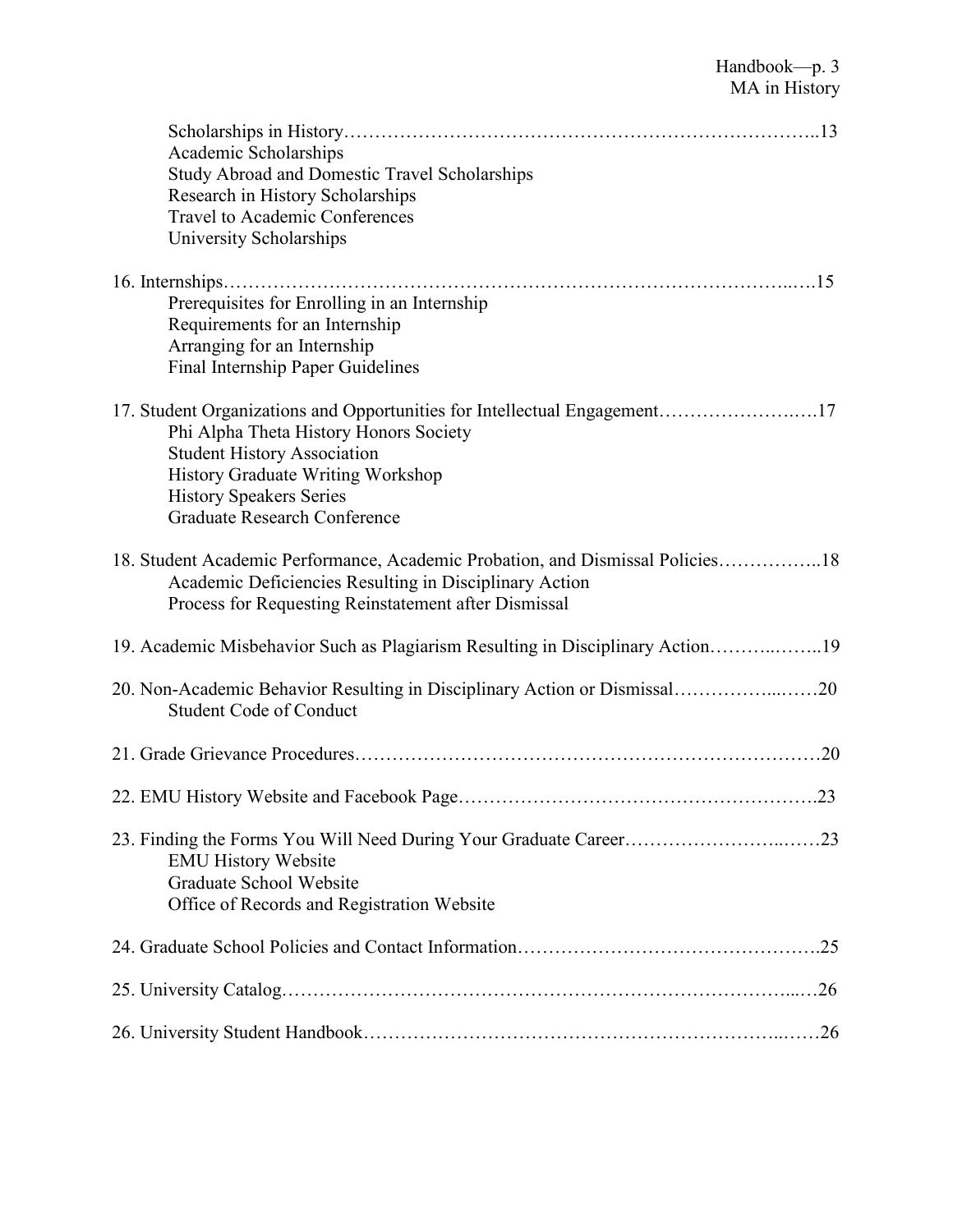## **1. Program Contact Information**

**EMU History Department of History and Philosophy** 701 Pray-Harrold Ypsilanti, Michigan 48197 Phone: 734.487.1018 **[EMU History Website](https://www.emich.edu/historyphilosophy/history/index.php)**

**James Egge Department Head** 701 Pray-Harrold 734.487.1018 **[jegge@emich.edu](mailto:jegge@emich.edu)**

**John G. McCurdy History Graduate Coordinator** 701-H Pray-Harrold 734.487.0906 **[jmccurdy@emich.edu](mailto:jmccurdy@emich.edu)**

**Rachelle Marshall Senior Secretary** 701-D Pray-Harrold 734.487.3835 **[rmarsh8@emich.edu](mailto:rmarsh8@emich.edu)**

**Graduate School at Eastern Michigan University** 202 Boone Hall 734.487.0048 **<http://www.emich.edu/graduate/>**

# **2. History Faculty**

Our faculty members are at the heart of our graduate program in History. They are dedicated to your success, and to the profession of history. Brief educational and professional biographies, along with faculty contact information may be found on the History Section website at:

**[History Faculty Biographies](https://www.emich.edu/historyphilosophy/history/faculty/index.php)**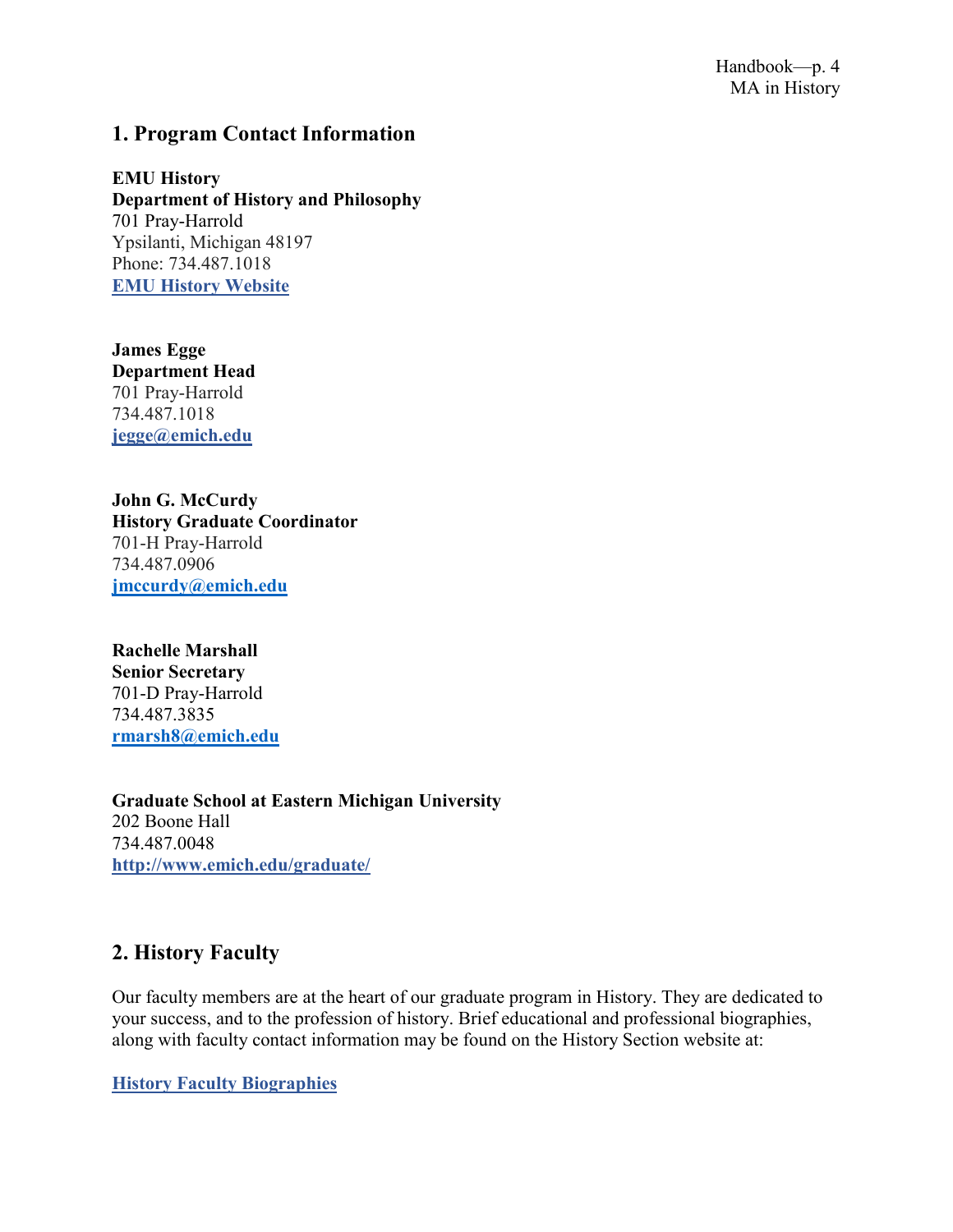## **3. Mission Statement and Program Student Learning Outcomes**

#### **Program Mission Statement**

The Master of Arts in History enables students to acquire both general and specific knowledge concerning the human past. The program features specialization and breadth in subject matter. It also incorporates instruction in historiography and methodology as well as practice in research and writing. Students learn to locate, assess, and present historical data from primary and secondary sources. This helps students refine their understanding of the meaning and matter of history. The degree can serve as further preparation for teaching at the secondary level, for positions in government or business or for further graduate work at the doctoral level.

#### **Programmatic Student Learning Outcomes**

- Students will learn how to do original research and produce a scholarly paper based in primary sources.
- Students will recognize the methodology and conventions historians use as they research, think about, and write on historical issues and problems.
- Students will employ the methodology and conventions that historians use as they research, think about, and write on historical issues and problems.
- Students will be able to express their ideas and arguments in writing in a cogent and lucid fashion.
- Students will be able to locate and evaluate a variety of historical sources in archives, libraries, and online, both of a primary and secondary nature.
- Students will gain an understanding of the historical development of the field of history itself and will produce a historiographical paper detailing that development in relation to a particular scholarly debate.
- Students will gain a detailed understanding of historical development within two broadly defined fields, focused on two distinct areas of the world.
- Students will be introduced to scholarly debates within a variety of sub-fields and subdisciplines of history and learn how to choose and synthesize between conflicting interpretations.

# **4. Admission Requirements**

#### **Applicants Must:**

- 1. Complete at least 20 hours of undergraduate course work in history, with a GPA of at least 2.75 for all undergraduate history courses.
- 2. Have a cumulative undergraduate GPA of 2.75, or a 3.0 GPA in the second half of the undergraduate program.
- 3. Complete the [Graduate School Application.](http://emich.edu/graduate/apply) All application materials are submitted to the Graduate Admissions Office.
- 4. Have earned a valid undergraduate degree from an accredited four-year institution of higher education.
- 5. Submit official transcripts from all previously attended colleges/universities. EMU alumni do not need to request official transcripts.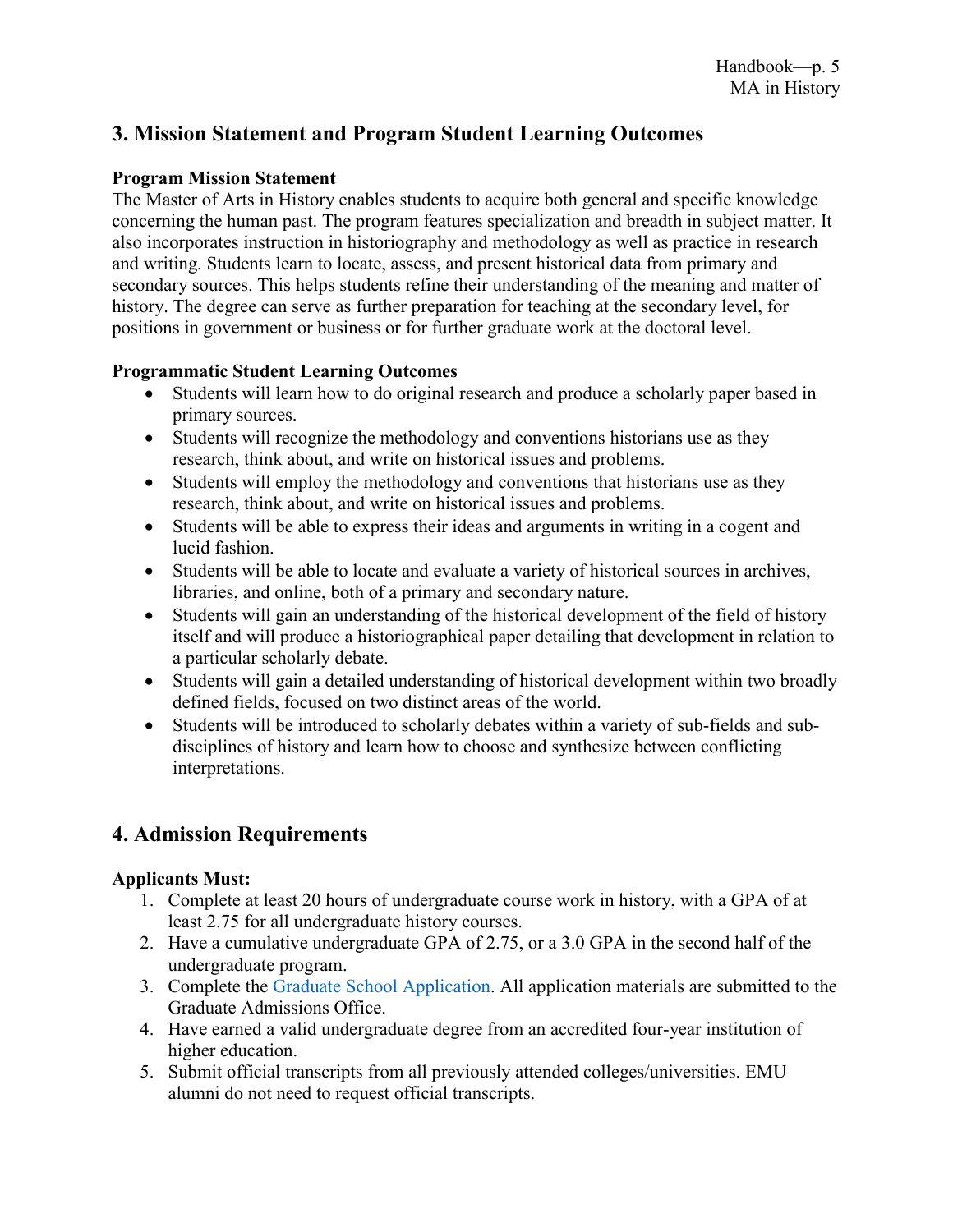6. Complete a personal statement describing student's academic interests and career and educational goals. *The essay should be 300-500 words.*

International students must have a minimum TOEFL score. See [International Admissions](https://www.emich.edu/international/graduate/graduate-checklist.php) for minimum scores.

# **5. Program Requirements**

#### **MA in History Program**: **Degree Requirements: 30 hours**

The Master of Arts in History program requires successful completion of 30 hours of course work. Courses in history are divided into the following areas, and students will choose two out of the three areas in which to concentrate their studies:

Area 1: United States Area 2: Europe Area 3: Other World Areas

Students pursuing the MA in History may enroll in either the Standard Program or the Thesis Track. All students will initially apply to the Standard Program; those wishing to apply to the Thesis Track may do so after having completed 15-20 hours of graduate course work in history.

#### **Standard MA in History Program**

This program is appealing to teachers at the secondary level and to those who wish to pursue careers teaching at a community college. Graduates of this program can also find jobs in state and federal government or in publishing, or they may combine this degree with graduate work in library and information science, public history, museum studies, or historic preservation. This program calls for 30 hours of course work and a comprehensive examination in each of the two areas of concentration. The scope, nature, and method of examination are determined by each examiner in consultation with the student. Course requirements for the standard program are as follows:

#### **Required Courses: 5 hours**

HIST 505—Historical Methods 3 hours HIST 688—Historiography 2 hours

#### **Restricted Elective Courses: 12-18 hours**

*Three courses in each of two of the following three areas:* Area 1: United States Area 2: Europe Area 3: Other World Areas

#### **Elective Courses in History: 1-13 hours**

*One to 13 hours selected in consultation with the graduate coordinator.*

#### **Cognate Courses: 0-6 hours**

*Zero to six hours selected in consultation with the graduate coordinator.*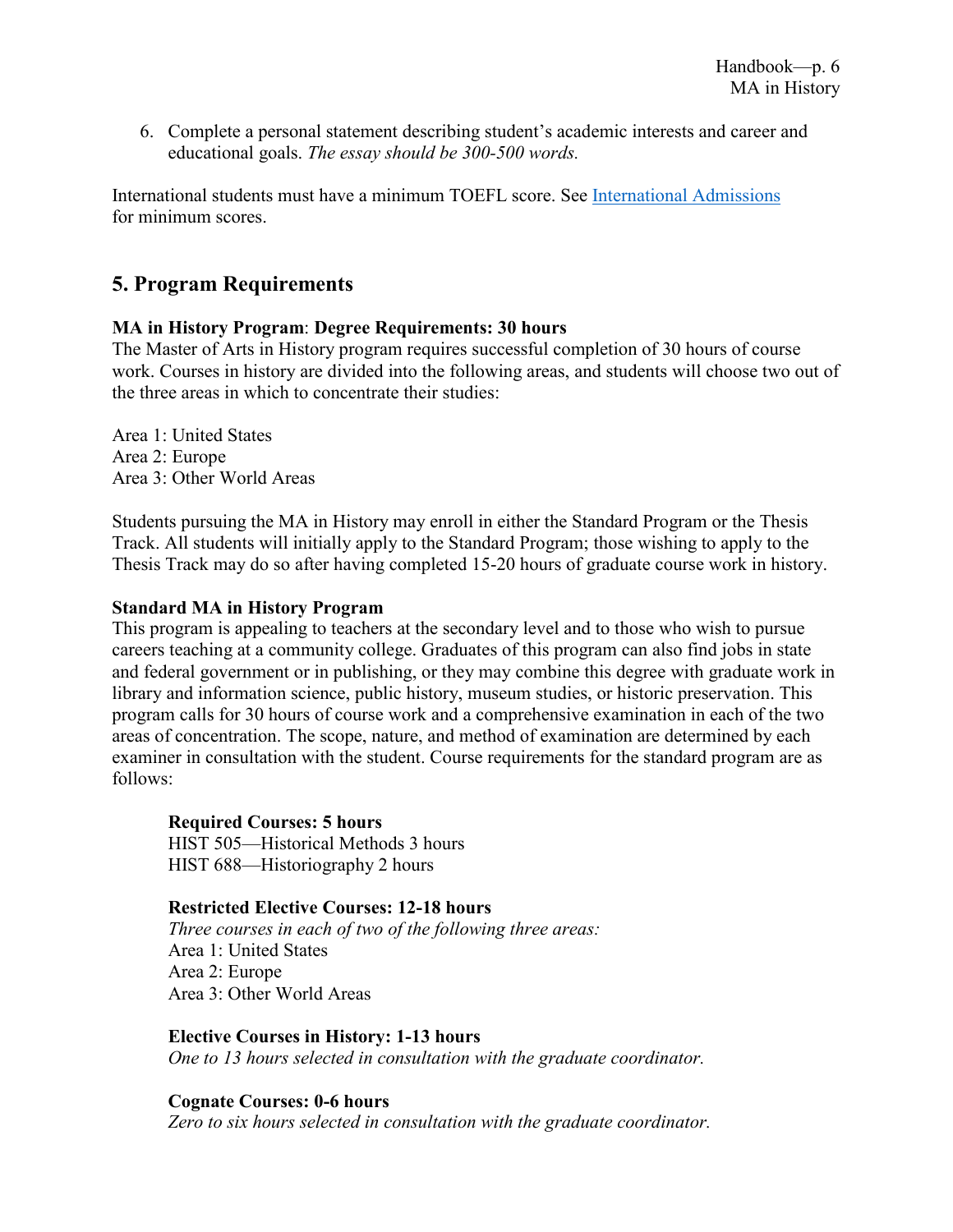#### **MA Exam**

The Standard MA in History program culminates in a written MA exam.

#### **Thesis Track of the MA in History program**

Designed for those intending to pursue doctoral studies in history, this program provides students with the opportunity to do extended scholarly research and writing on an historical problem in their chosen field. After having completed 15-20 hours of coursework in the standard MA in History program, students should consult with the graduate coordinator about the process of applying for the thesis track.

To be admitted into this program, students need a GPA of 3.5 in their graduate coursework in history. Students will also submit a detailed prospectus describing the historical problem they intend to research, along with a review of the current state of scholarship in the field. The narrative will provide the thesis committee with an outline of the thesis, along with a projected timeline for the completion of the work. Neither the GRE nor a foreign language is required for admission into the thesis track of the MA in History program. However, students should consult with their thesis director on the advisability of gaining competency in a foreign language in preparation for engaging in advanced research on the doctoral level. Course requirements for the thesis program are as follows:

#### **Required Courses: 5 hours**

HIST 505 – Historical Methods 3 hours HIST 688 – Historiography 2 hours

#### **Restricted Elective Courses: 12-18 hours**

*Three courses in each of two of the following three areas:* Area 1: United States Area 2: Europe Area 3: Other World Areas

#### **Elective Courses in History: 1-13 hours**

*One to 13 hours selected in consultation with the graduate coordinator.*

#### **Thesis: 6 hours**

*Six hours from the following* HIST 690 –Thesis 1 hours HIST 691 –Thesis 2 hours HIST 692 *–*Thesis 3 hours

#### **MA Thesis:**

The thesis track of the MA in History program culminates in the successful researching and writing of a thesis.

## **6. Terminal Requirements for MA in History Program**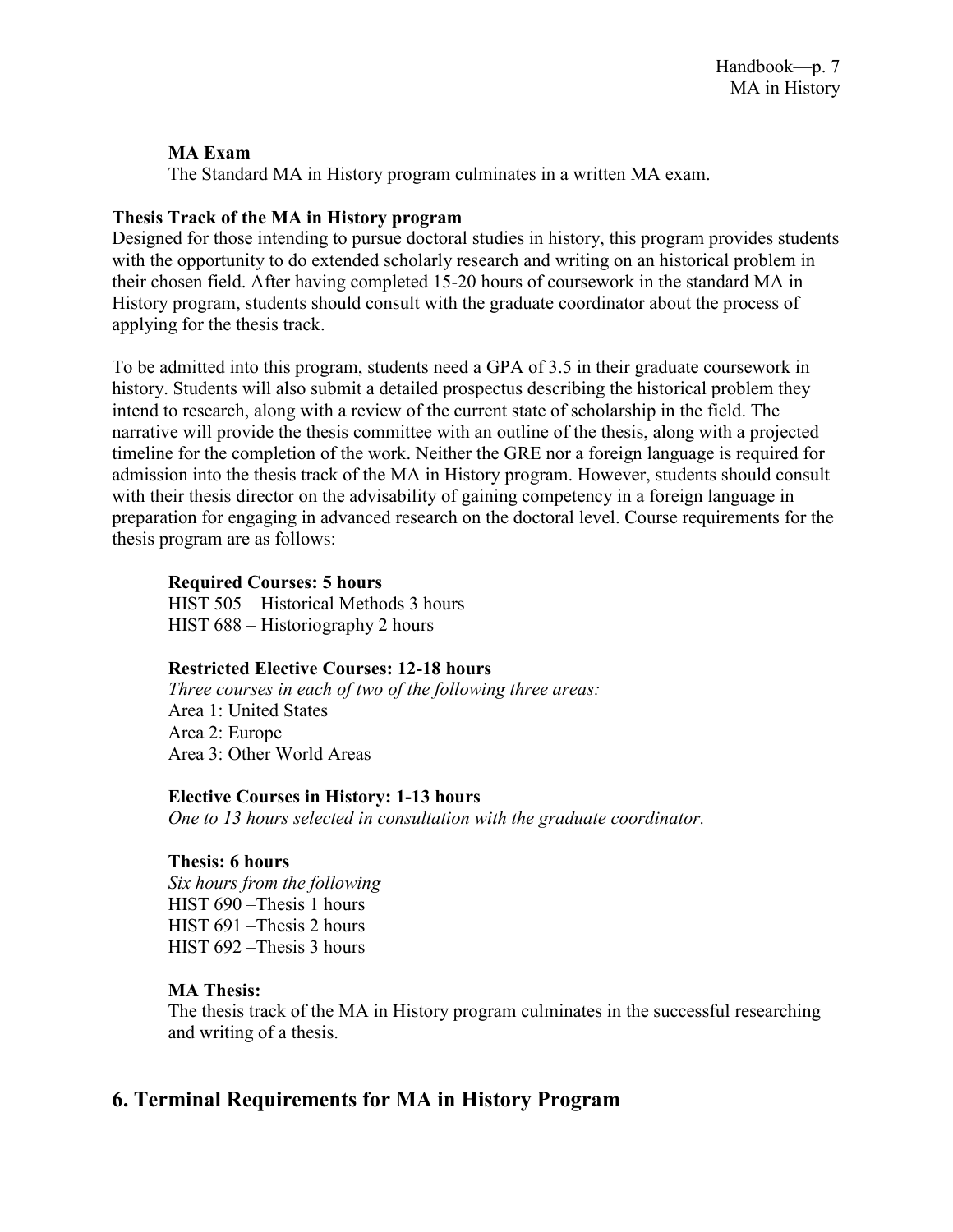#### **MA Exam for the Standard MA in History Program**

#### **Applying to take the MA Exam**

The Standard MA in History program culminates in a written MA exam. After having complete 20 hours of coursework in the MA in History program, students in the Standard Program should consult with the graduate coordinator about setting up their MA exam committee, and filling out the application form to take the MA exam in history. The application form for the MA exam must be turned in to the graduate coordinator by the last day of classes in the semester prior to the term in which the student is applying to take the exam. Late or incomplete applications will not be accepted.

#### **Preparing for the MA Exam**

The student will be examined in his or her two areas of concentration. Guidelines for the MA exam and the application form to take the MA exam can be found here: MA [Application Form and Guidelines for Taking MA](https://www.emich.edu/historyphilosophy/history/advising/graduate-advising.php) Exam

#### **Dates for taking the MA Exam**

The History Section sets aside one week in the fall term, one week in the winter term, and one week during the summer term to administer the MA exam. Students must schedule their MA examination to fall within one of these weeks.

Dates for taking the MA Exam can be found here: [Dates for taking the MA](https://www.emich.edu/historyphilosophy/history/advising/graduate-advising.php) Exam

#### **MA Thesis for the Thesis track**

#### **Setting up the thesis committee**

The thesis track of the MA in History program has been designed for students who plan on applying to PhD programs in history, after finishing the MA degree in History. The thesis track of the MA in History program culminates in the writing of an MA thesis. After having complete 15- 20 hours of coursework in the MA in History program, students in the Standard Program should consult with the graduate coordinator about applying for admission into the thesis track. In consultation with the graduate coordinator, the student will decide upon a faculty coordinator for his or her thesis committee, and other possible members of the committee as well. The thesis chair must be a tenured or tenure track member of the History faculty at Eastern. The second reader on the committee must also be a tenured or tenure track member of the History faculty at Eastern. Students have the option of having more than these two members on their thesis committee if they wish. The additional members may come from outside the History faculty, and even from outside of the university if deemed appropriate by the committee chair.

#### **Applying to the thesis track in the MA in History Program**

Once the thesis chair and thesis committee members have been selected, the student will begin the application process for admission into the thesis track. The application form for the thesis track involves the writing of a thesis prospectus, in which the student will outline for his or her thesis committee the historical problem upon which his or her research will focus. The student will also provide a review of the scholarship in the field in which he or she proposes to work, and provide the thesis committee with a detailed outline of the several chapters of the thesis. Having completed the thesis prospectus, the student will then defend it before his or her thesis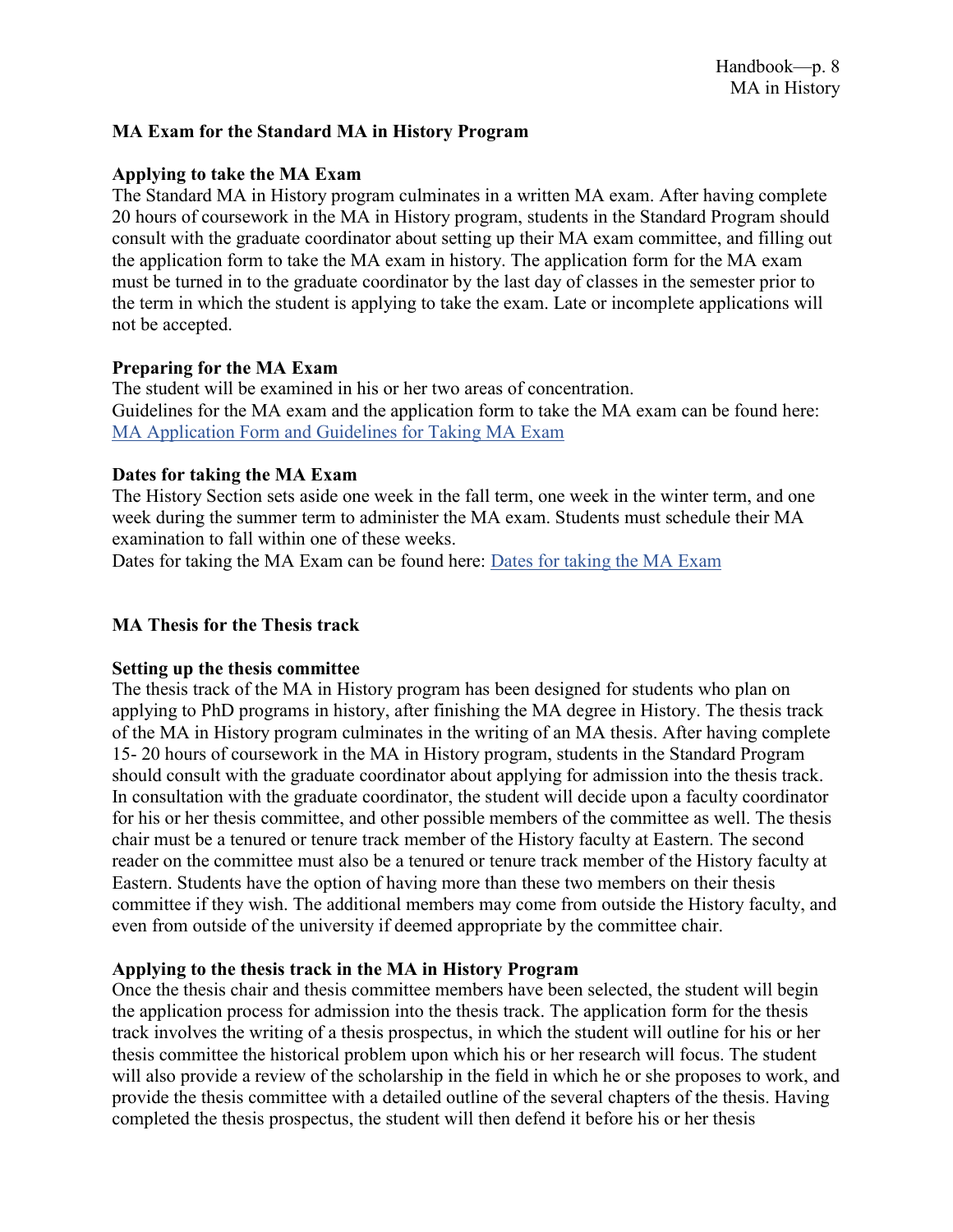committee. If the committee deems the defense to be satisfactory, then the student's application materials will be passed on to the graduate committee, which makes the final decision regarding the student's application for admission into the thesis track of the MA in History program.

The application form and guidelines for writing the thesis can be accessed via this web link: [Application](https://www.emich.edu/historyphilosophy/history/documents/mathesisapp.doc)

Before deciding to embark upon this lengthy and demanding process, students need to be aware of the rigorous demands of this undertaking:

- The final product will be a highly polished, well researched and written work: expectations are that it will be substantial but no more than 100 pages in length.
- To achieve this quality, the student should expect to spend 8-10 months researching, writing, and revising the thesis
- The student may well incur sizeable expenses in traveling to archives, making photocopies, and producing numerous copies and revisions of the thesis
- Students should also be aware of the four-step process involved in applying to the thesis track:
	- 1. Creation of thesis committee and identification of thesis committee chair
	- 2. Writing of 10-12 page thesis prospectus
	- 3. Defense of prospectus before thesis committee
	- 4. Approval of application by Graduate Committee

The above four step process typically takes 2-3 months

#### **Graduate Thesis Hours**

Students are required to take 6 hours of thesis credit hours while working on the thesis. The form for signing up for thesis credit hours can be found here: [Thesis/Project Study Contract](https://www.emich.edu/historyphilosophy/history/advising/graduate-advising.php)

#### **Thesis Manual**

Students working on the thesis should consult with the graduate school thesis manual to make sure they are following the proper guidelines for writing, formatting, and submitting the thesis in a timely manner. The graduate school thesis manual can be found here: [https://www.emich.edu/graduate/thesis\\_dissertation/forms.php](https://www.emich.edu/graduate/thesis_dissertation/forms.php)

# **7. Graduate Advising and Your Program of Study**

New students must arrange an initial **orientation advising session** with the graduate coordinator to plan their program of study in detail. Contact information for the Graduate Coordinator is:

**Prof. John McCurdy** 701-H Pray-Harrold Department of History and Philosophy [jmccurdy@emich.edu](mailto:jmccurdy@emich.edu)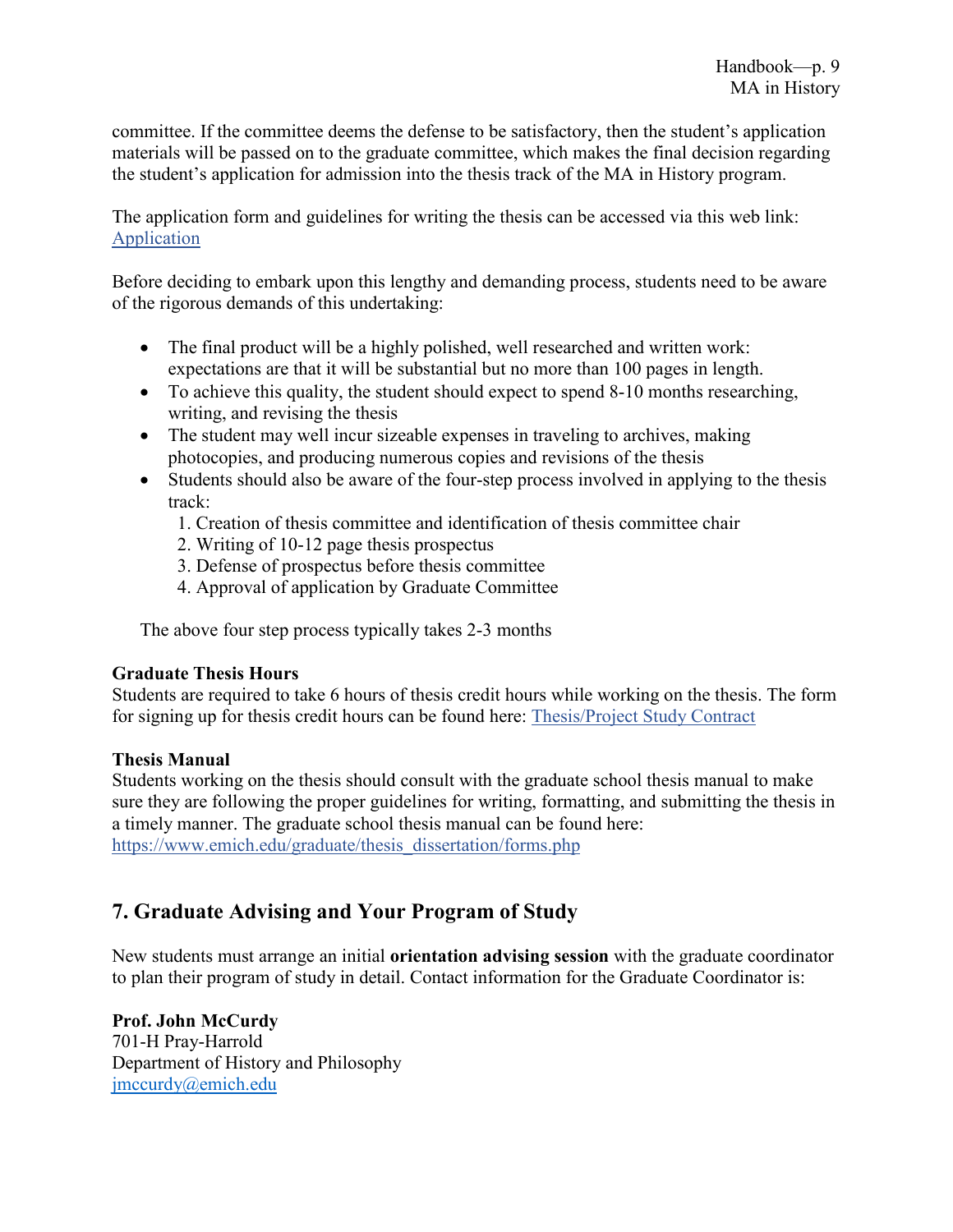#### 734.487.0906

During this initial advising session, the graduate coordinator will go over the program requirements and expectations with the student. The graduate coordinator will also work with the student to establish his or her two areas of concentration, and select courses for the upcoming semester. After this initial advising session students should periodically check with the graduate coordinator to make sure that they are on track to fulfil the credit hour and course requirements for their degree. Students are encourage to meet again with the graduate coordinator when they have taken 20 credit hours of graduate coursework in History so that the coordinator can do an audit of their classes and make sure that they are on track to finish their program in a timely manner.

Students in the standard MA program in History should also confer with the graduate coordinator after having completed 20 credit hours of coursework, to begin discussing preparations for the MA exam. Students who wish to enter into the thesis track of the MA in History program should consult with the graduate coordinator after 15-20 hours of coursework, to discuss the application process for admission into the thesis track.

# **8. Registering for Classes**

After the orientation advising session with the Graduate Coordinator in History, students are free to enroll in classes for the upcoming semester in which they have been admitted into the program.

Follow these instructions to register for classes:

- First, make sure it's your **[assigned day](https://www.emich.edu/registrar/calendars/fall-2018/appointments.php) and time.**
- Make sure you know the CRNs of all the courses. (To get them ahead of time, log into your emich account, go to the Student tab, and then click class schedule.)
- Login to your my emich account and click on the Student tab.
- Make sure the Student Services tab is selected and click on Registration.
- Click on Drop or Add Classes, choose the semester you are registering for, then add the CRNs in the empty boxes.
- Once you click submit, your registration is complete.

# **9. Course Overrides**

Graduate courses in History are capped at 15 students, and they fill quickly. If you discover that a class in which you wish to enroll is closed because it is full, you can ask the instructor of that class for an override. To do this, you will need to contact the instructor directly via email, and ask him or her for an override into the class. In your email, furnish the professor with the following information:

• Course number and title of the class, e.g. Hist 529 History of Detroit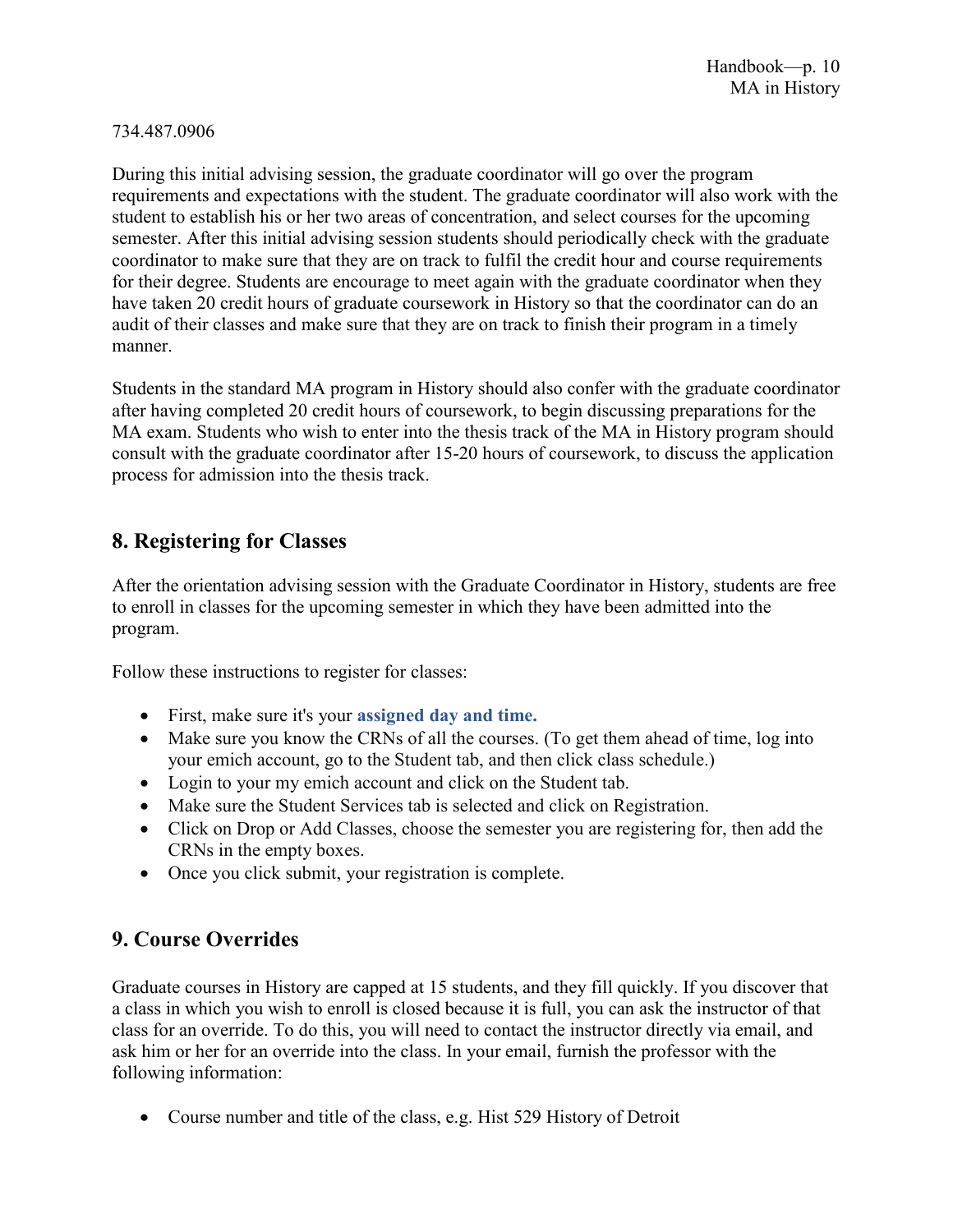- CRN  $#$  e.g. CRN# 51637. (The CRN# can be found in the online version of the course schedule among the information given about the class in the schedule.)
- Your student I.D. number
- Reason for the override

Granting an override into a class is completely up to the discretion of the individual professor, and from time to time, due to pedagogical reasons or other concerns, professors will decline to grant students overrides into their classes.

# **10. Independent Study**

Independent studies are arranged with a faculty member to allow a student to pursue interests not covered in conventional courses. Students may contract with a faculty member to take a one, two, or three credit independent study course. While students may enroll in an independent study at any time during the semester with no financial penalty for doing so, students are urged to arrange independent studies by the end of the first week of the semester in which he or she wants to do the work.

Students will work with the faculty member to design their study proposals. Once the student and faculty member have agreed upon the proposal, they will fill out the Independent study contract, found here: [Independent study contract](https://www.emich.edu/historyphilosophy/history/documents/independentstudy.pdf)

Once this contract is completely filled out, the student must give it to the Graduate Coordinator, who will review it, and then, after signing the form, forward it to the Department Secretary. The Department Secretary will then create the independent study class, and notify the student that he or she can enroll in it.

# **11. Study Abroad and Domestic Travel Courses**

Graduate students in History are urged to take advantage of the numerous study abroad opportunities and domestic travel courses that the History faculty at Eastern offer. Faculty regularly offer study abroad courses in France, Germany, Poland, and Italy for graduate credit. Domestic courses focusing on the Civil War and the American Revolution and colonial period are offered on a regular basis as well. Many of these classes run from 8-10 days so that they will fit into your busy schedule. For a description of our study abroad and domestic travel courses, click on this link: [Study abroad and domestic travel courses in History](https://www.emich.edu/historyphilosophy/history/beyond-the-classroom/travel-classes.php)

There are also a number of scholarships in History to help fund your participation in a study abroad or domestic travel course. For further details on these scholarships, see section 15 below.

# **12. Academic Load**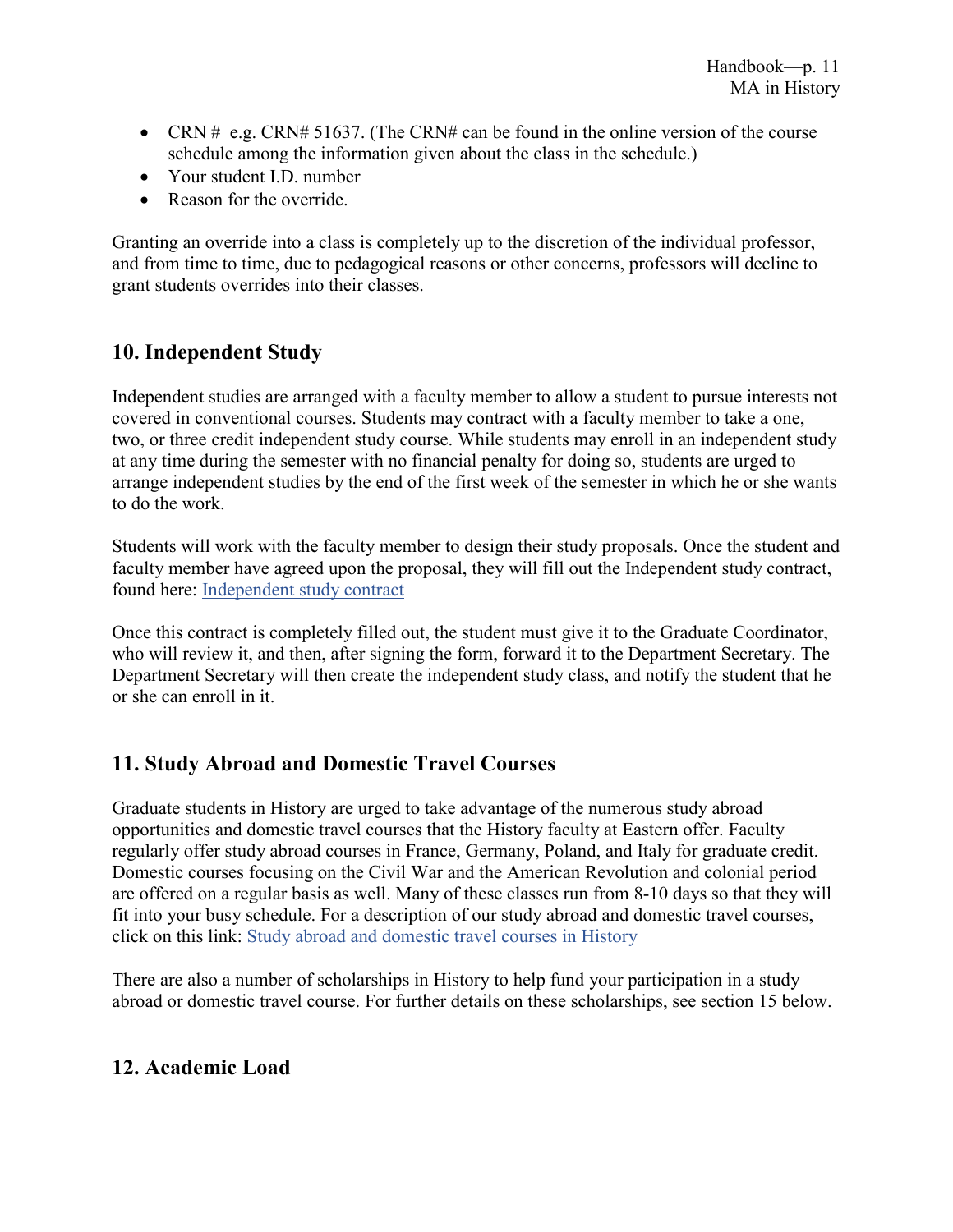Eight to nine hours of graduate credit for the semester is the standard full-time load. International students enrolled in less than eight credit hours should contact the Office of International Students. Graduate students may not enroll in more than 15 hours for any semester without prior permission from the Office of Records and Registration. Support of the faculty coordinator/program coordinator is required for consideration. Students holding a graduate assistantship are required to enroll in a minimum of 6 credit hours during the semester(s) they hold an assistantship.

# **13. Time to Degree**

Degree requirements for the MA in History must be completed within six (6) years of the semester in which the student first enrolled in coursework for this degree. Under certain circumstances, a student may be granted an extension beyond the six year limit to finish the degree, provide he or she has been making good progress toward the completion of the degree. However, no student will be allowed to graduate using any coursework older than 10 years, whether it be taken at EMU or at another institution.

Students seeking a waiver of the six year time to degree limit can file a petition with the graduate school using this form: [Petition for Modification or Waiver of Policy Form](https://app.emich.edu/gradpetition/views/login)

## **14. Graduation Process**

#### **Filing for Graduation**

In order to graduate a student must successfully fulfill all of the academic requirements for the MA in History degree. However, in addition to fulfilling these requirements, a student needs to do two more things to graduate. First, the student must file for graduation with the Registrar's Office (Office of Records and Registration). A student must file for graduation in the final semester in which he or she is going to complete the work for the MA in History degree. This should be done no later than TWO WEEKS into the final term in which a student is enrolled in the MA in History program.

In order to apply for graduation, go here:<https://www.emich.edu/registrar/graduation/>

This will initiate the final audit of your coursework for your program, as well as alert the Registrar's office of your intention to graduate this term. Do be aware that there is a one time, \$110.00 fee that must be paid at the time that you file your application for graduation.

#### **The Program Audit**

The second thing that the student must do in order to graduate is to have his or her program of study successfully audited by the staff in the Office of Records and Registration. Once a student has filed for graduation, this will automatically initiate the final audit of the student's program of study. The audit report will be sent to both the student and to the graduate coordinator in History. If the auditor has flagged any problems on the student's program of study, these must be cleared up before the student will be allowed to graduate. It is imperative that you file for graduation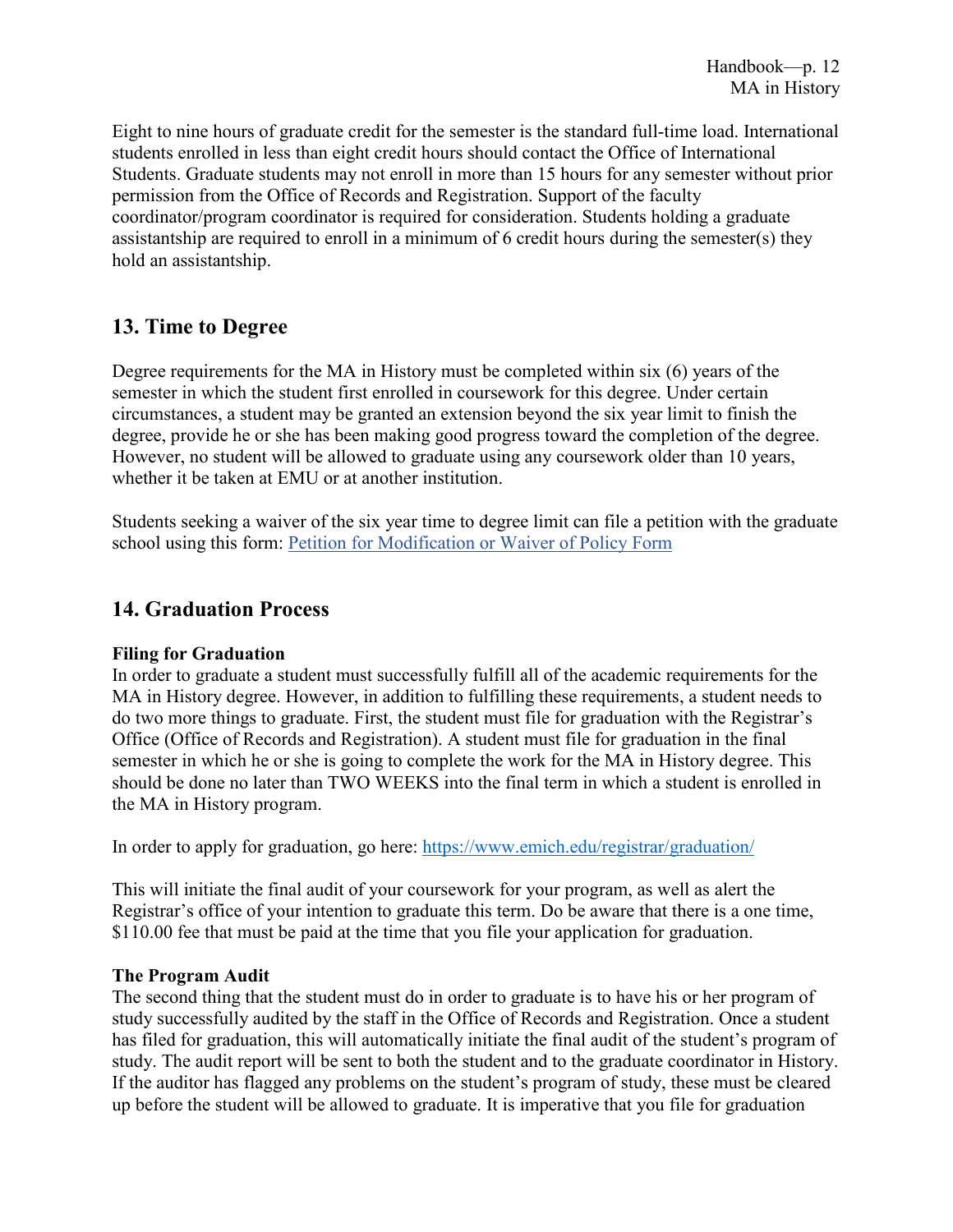early on in the final semester in which you are finishing up your work for the MA in History degree, so that the audit can be performed in a timely fashion, and any issues that crop up in the audit can be dealt with in a timely fashion

# **15. Financial Aid**

#### **Graduate Assistantships**

The History Section annually awards multiple Graduate Assistantships to qualified students. Graduate Assistantships carry a cash stipend and cover the tuition for nine hours of graduate tuition over the course of an academic year. Students receiving an assistantship work as teaching and/or research assistants depending on the needs of the History faculty. The graduate coordinator will send out a call for applications for graduate assistantships toward the end of the winter term each year. Graduate Assistantships are awarded annually in May for the upcoming academic year.

#### **Scholarships in History**

Listed below are the scholarships available to graduate students in History, with a brief description of each one. These scholarships fall into five broad categories:

- Academic Scholarships
- Study Abroad and Domestic Travel Scholarships
- Research in History Scholarships
- Travel to Academic Conferences
- University and College Wide Travel and Research Awards

The due dates and application criteria vary among these scholarships. This information, along with the application form for each scholarship, can be accessed using the link following the description of the scholarship given below.

#### **Academic Scholarships**

• Opperman Fellow Scholarship

The recipient of this scholarship will receive a graduate assistantship for two academic years. The scholarship will also carry a cash stipend of approximately \$14,737, with \$9,505 being distributed the first year of the scholarship, and \$5,232 being distributed the second year. (This amount may vary slightly). The Opperman Fellow Scholarship will also cover 30 hours of graduate tuition over the course of the two academic years as well. In addition, the Opperman scholarship carries with it a \$1000.00 stipend to cover the cost of attendance at an academic conference, at which the Opperman fellow will present his or her own research. Students who are interested in pursuing an MA degree in History before advancing on to the PhD are especially encouraged to apply. Preference will be given to students who are just beginning their work in the MA in History program. The Opperman Fellow Scholarship is awarded each May, for the upcoming academic year. Application criteria and the application form for this scholarship can be accessed via this link: [http://www.emich.edu/historyphilosophy/history/scholarships/graduate.php.](http://www.emich.edu/historyphilosophy/history/scholarships/graduate.php)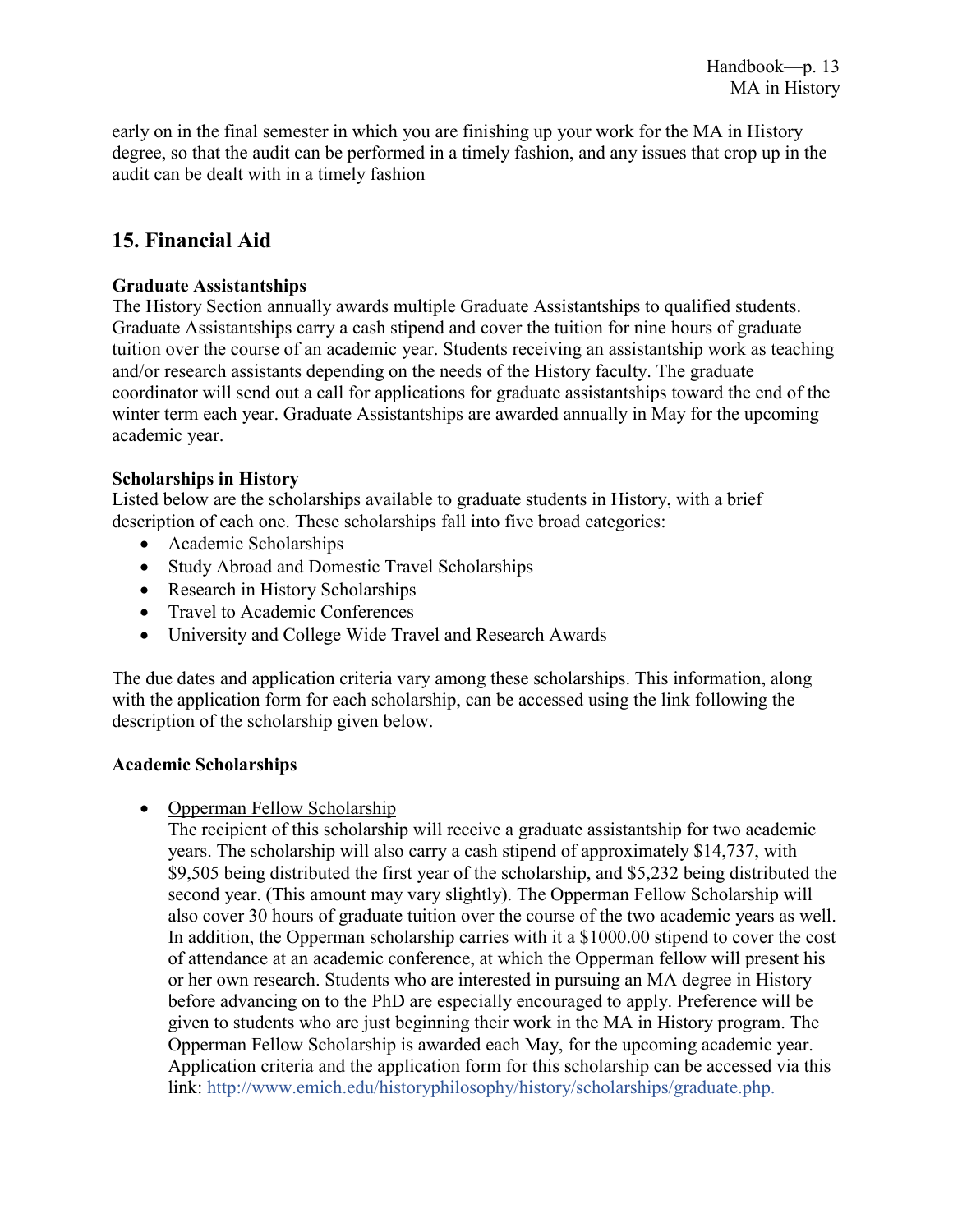• Richard Henry "Hank" Abbott Memorial Endowed Scholarship

This scholarship is awarded to a full time graduate student in History, and is used to pay for graduate tuition and fees. The Abbot Scholarship is awarded winter term each year, and the award is applied to the next academic year. Application criteria and the application form for this scholarship can be accessed via this link: [http://www.emich.edu/historyphilosophy/history/scholarships/graduate.php.](http://www.emich.edu/historyphilosophy/history/scholarships/graduate.php)

• Richard Davis Goff Endowed Scholarship

This scholarship is given to a graduate student in history who has selected the thesis option and who is in the process of completing his or her last 15 credit hours. The award is used to help cover tuition for the six thesis hours a student must take while writing the thesis. The scholarship is awarded to students based on the quality of their thesis proposal and History GPA. The thesis proposal must be approved by the Graduate Coordinator and is only awarded once per student. Application criteria and the application form for this scholarship can be accessed via this link:

[http://www.emich.edu/historyphilosophy/history/scholarships/graduate.php.](http://www.emich.edu/historyphilosophy/history/scholarships/graduate.php)

#### **Study Abroad and Domestic Travel Scholarships**

The History section offers a number of scholarships to graduate students to support participation in a study abroad or domestic travel class. There is a common application for the Hill, Opperman, and Wittke travel awards.

• Marilyn R. Hill Endowed Scholarship

Preference is given to graduate students studying through the Travel Study Program and intended for either tuition or travel expenses. If there is no qualified graduate student, then a qualified undergraduate may receive the award. Applications are due on November 23rd for winter term classes, and, March 15th for the summer term. Application criteria and the application form for this scholarship can be accessed via this link: [History Travel](https://www.emich.edu/historyphilosophy/history/documents/histraveund.doc)  [Scholarships Application](https://www.emich.edu/historyphilosophy/history/documents/histraveund.doc)

• Opperman History Travel Fund

The Opperman History Travel Fund supports graduate and undergraduate majors who take a history course that travels as part of the course of study. Preference is given for international travel, which will receive a scholarship of \$1000; if there are no qualified international applicants in a given year, an award of \$500 will be given for a domestic travel course in the summer.

One award will be made for a course taken over winter term break, with applications due November 23rd; a second award is available for a summer term class, with applications due March 15th. Students must have a minimum GPA of 3.0, if an undergraduate, and 3.5, if a graduate student, and have completed one semester at Eastern Michigan. Application criteria and the application form for this scholarship can be accessed via this link: [History Travel Scholarships Application](https://www.emich.edu/historyphilosophy/history/documents/histraveund.doc)

• Reinhard and Bert Wittke Travel Scholarship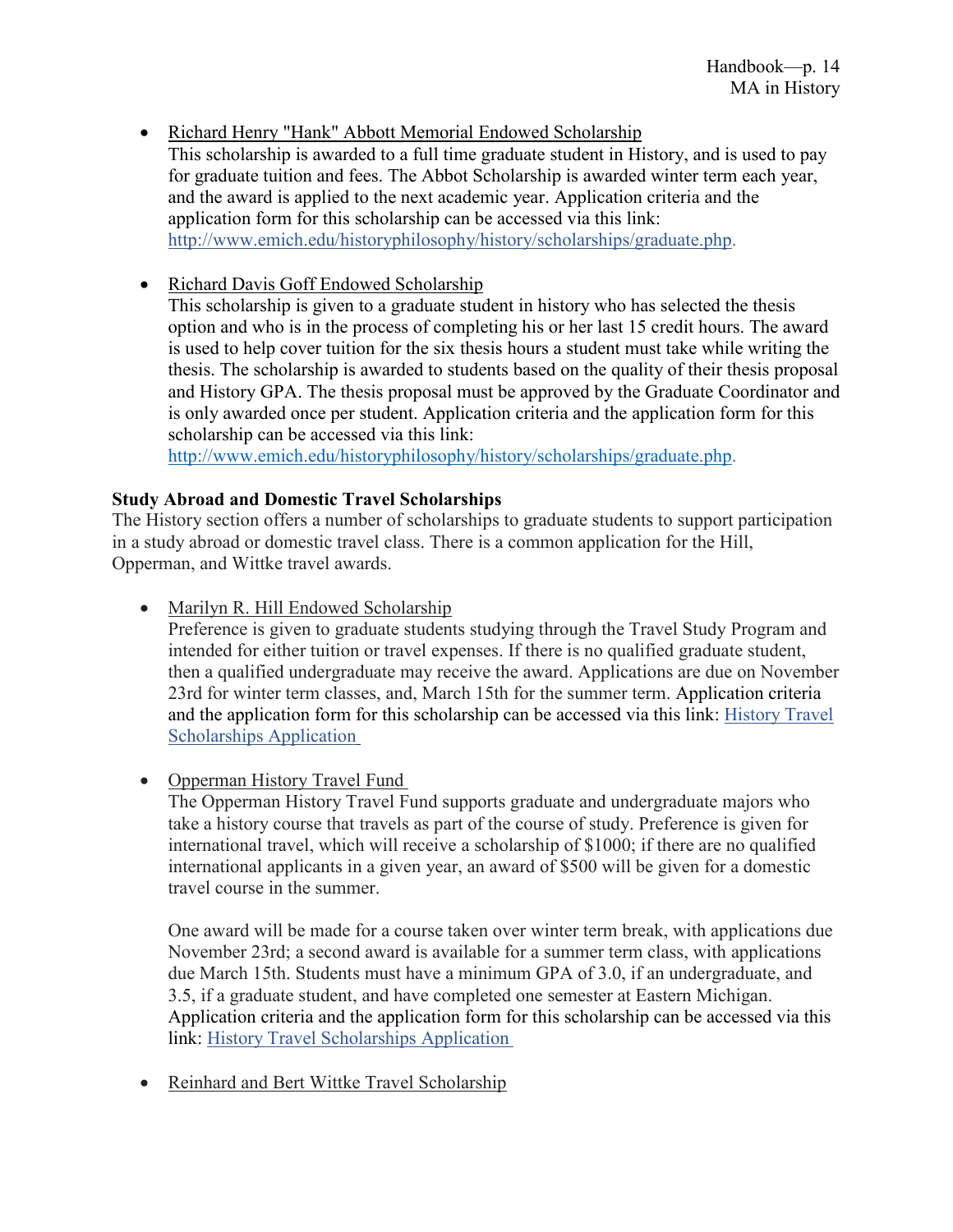This scholarship supports participation in international travel and study abroad. Priority consideration is given to a history graduate student enrolled in an international program, after which an undergraduate junior or senior in history enrolled in an international program may be considered. If no history student is eligible, then any university graduate student enrolled in an international program will be considered; failing that, any university undergraduate student enrolled in an international program can be considered. The student must have a GPA of at least 3.2 if an undergraduate student and a GPA of 3.5 if a graduate student.

Applications are due on November 23rd for winter term classes and March 15th for the summer term. Application criteria and the application form for this scholarship can be accessed via this link: [History Travel Scholarships Application](https://www.emich.edu/historyphilosophy/history/documents/histraveund.doc)

#### **Research in History Scholarships**

• Opperman History Research Fund

This scholarship is used to support students traveling to archives and libraries across the country and world for research. Graduate students who need to travel to archives or libraries to access sources for their thesis research are encouraged to apply for this scholarship at the time that they submit the thesis prospectus and application to the thesis track. To apply for this funding, the student should speak with his/her thesis coordinator.

#### **Travel to Academic Conferences**

The History Section offers graduate students support to travel to academic conferences where they are scheduled to present their work. Students interested in obtaining this funding should speak with their thesis coordinator, faculty mentor, or the graduate coordinator.

#### **University Wide Scholarships**

Graduate students should also apply to these sources of funding for research and travel to conferences:

- College of Arts and [Sciences Student Travel Funds](https://www.emich.edu/cas/students/)
- [Graduate Student Travel Assistance Awards](https://www.emich.edu/graduate/financial_assistance/scholarships/travassist.php)
- [Graduate Student Research Support Fund](https://www.emich.edu/graduate/financial_assistance/scholarships/gsrsfund.php)
- [Individual Professional Development Funding](https://www.emich.edu/campuslife/leadership/scholarships.php)

# **16. Internships**

Students studying History or a related field can earn course credit toward their degrees by completing an internship. Internships allow students to gain hands-on experience in a museum, archives, or similar historical institution. Many EMU History students have used internships to apply what they have learned in the classroom and to prepare for employment after graduation. In recent years EMU History students have interned at the Yankee Air Museum, the Michigan Women's Historical Center and Hall of Fame, the Oakland County Pioneer and Historical Society, Applewood: The Charles Mott Estate, the Holocaust Memorial Center, the EMU Archives, and the Ypsilanti Historical Society.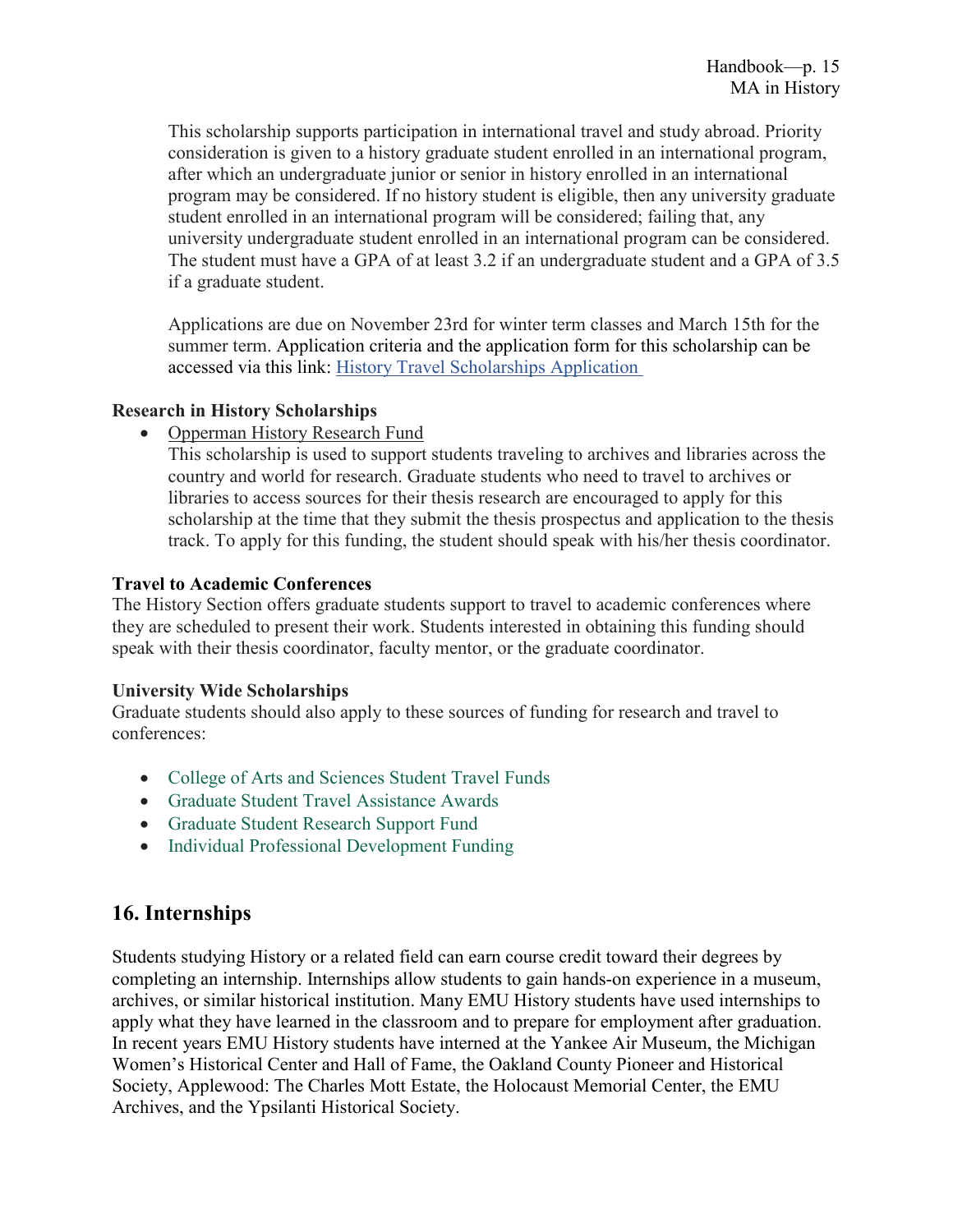All queries about internships should be directed to the EMU History Internship Coordinator Professor Ronald Delph at [rdelph@emich.edu.](mailto:rdelph@emich.edu)

#### **Prerequisites for enrolling in an internship**

To enroll in an internship, a student must meet the following criteria:

- Be an EMU graduate student in good standing
- Be enrolled in the Master of Arts in History or the Master of Arts in Social Science program
- Have taken HIST 505
- Have completed twelve credit hours of graduate level history classes at EMU

Students unsure about their standing, rank, major, or number of credits are strongly encouraged to consult with Graduate Coordinator Professor John McCurdy at *jmccurdy@emich.edu.* 

#### **Requirements for an Internship**

A student who successfully completes a History internship will earn three credit hours in HIST 689. As such, the student is expected to work at a level commensurate with an advanced level history course. Specifically, a Student Intern is expected to accomplish the following:

- Work 150 hours for the museum, archives, or other historical institution
- Regularly report hours worked and activities completed
- Submit a final paper (see below)
- Submit an evaluation from his or her supervisor at the museum, archives, or other historical institution

All paperwork (reports, final paper, and supervisor's evaluation) must be submitted to the EMU History Internship Coordinator. All requirements must be completed by the last day of the semester in which the student is enrolled in an internship. Students who do not complete all requirements will receive no credit for HIST 689. Students completing an internship will receive a grade of "Credit" instead of a letter grade. Students are restricted to three credit hours of internship.

HIST 689 will count as an elective course in the MA in History program.

Students are also encouraged to pair their internship with academic work in the form of an independent study or senior seminar. For more information about how this might work, students should contact EMU History Internship Coordinator Professor Ronald Delph at [rdelph@emich.edu.](mailto:rdelph@emich.edu)

#### **Arranging an Internship**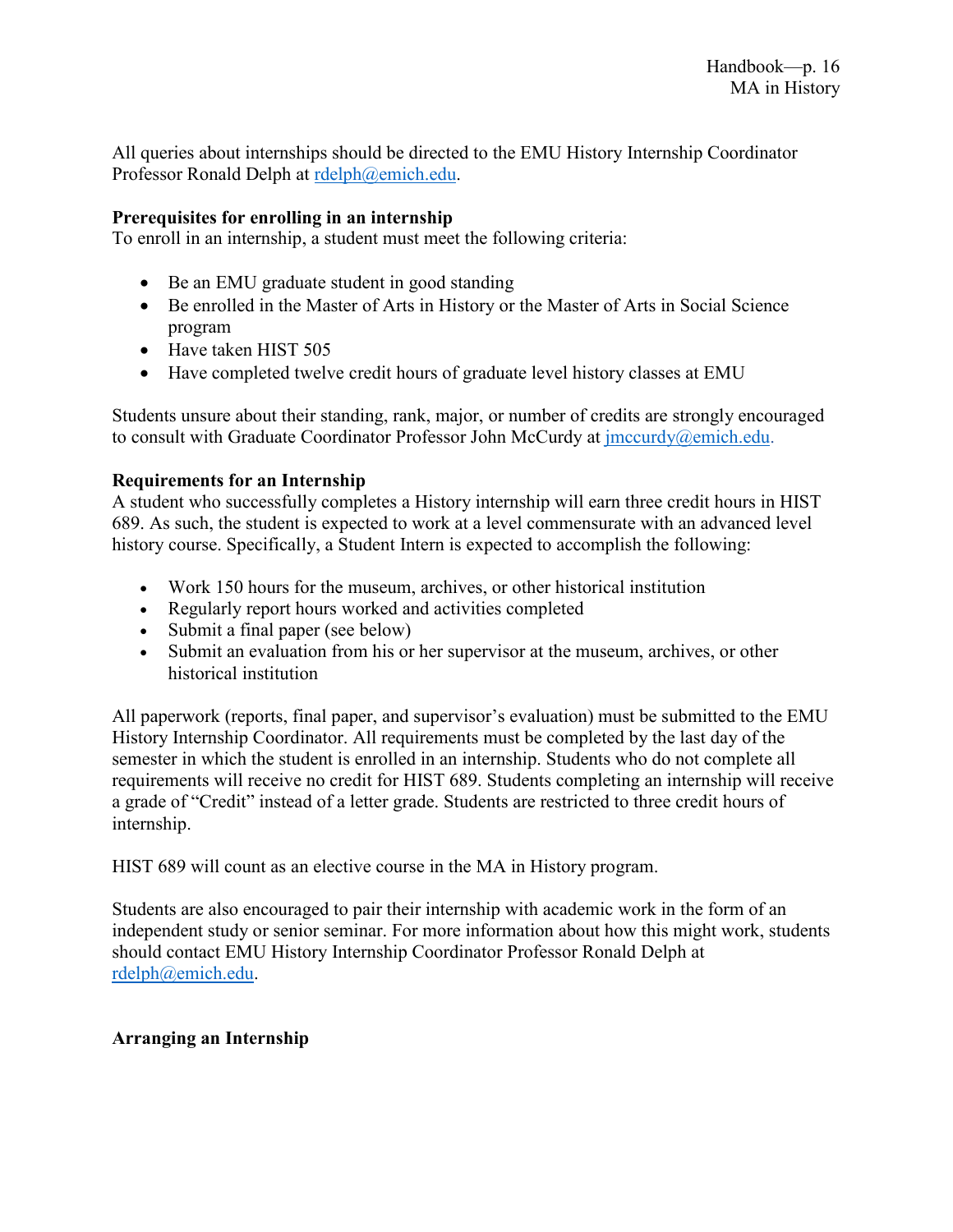A student who meets the prerequisites for an internship and who is committed to completing all of the requirements should begin planning the semester before he or she expect to begin the internship. Specifically, the student should:

- Contact EMU History Internship Coordinator Professor Ronald Delph at [rdelph@emich.edu.](mailto:rdelph@emich.edu)
- Locate a museum, archive, or other historical institution where he or she would like to intern. The Internship Coordinator can help the student with this search, although students are expected to be proactive in their search for an internship.
- Interview with the museum, archive, or other historical institution. The student should prepare a resume for the interview, highlighting experience and goals.
- Complete an EMU History Internship Contract. This document must be signed by the intern and the intern's supervisor and submitted to the EMU History Internship Coordinator. To obtain a copy of the EMU History Internship Contract, contact Professor Ronald Delph at [rdelph@emich.edu.](mailto:rdelph@emich.edu)
- Register for HIST 689.

All of these steps must be completed by the first day of the semester in which the internship is to take place.

#### **Final Internship Paper Guidelines**

At the end of the internship, the Student Intern must write a final paper that summarizes and reflects his or her experience. Specifically, the paper should:

- Be between four and eight pages long (1000 to 2000 words)
- Detail the student's activities in the internship
- Connect the internship to lessons or materials learned in the EMU History course
- Include examples of the student's work such as images of displays constructed or addresses to websites built

The final paper is due to the EMU History Internship Coordinator by the last day of the semester in which the student is enrolled in HIST 689.

# **17. Student Organizations and Opportunities for Intellectual Engagement**

## **Phi Alpha Theta History Honor Society**

EMU is home to the Alpha Beta Mu Chapter of the Phi Alpha Theta Honors Society. Founded by Professor Nels Cleven at the University of Arkansas in 1921, Phi Alpha Theta is a national history honor society with more than 970 chapters and 400,000 members nationwide. It sponsors lectures, scholarships, publications and academic conferences as part of its mission of promoting historical scholarship. Eastern's Alpha Beta Mu chapter was begun by Professor Michael Homel in 1984.

Phi Alpha Theta is open to undergraduate students with 12 credit hours in History with a 3.1 GPA and a 3.0 overall GPA. It is open to graduate students with 12 credit hours of History with a 3.5 GPA (No more than three credit hours can come from online, transfer, or AP credit.) Membership is not limited to History majors.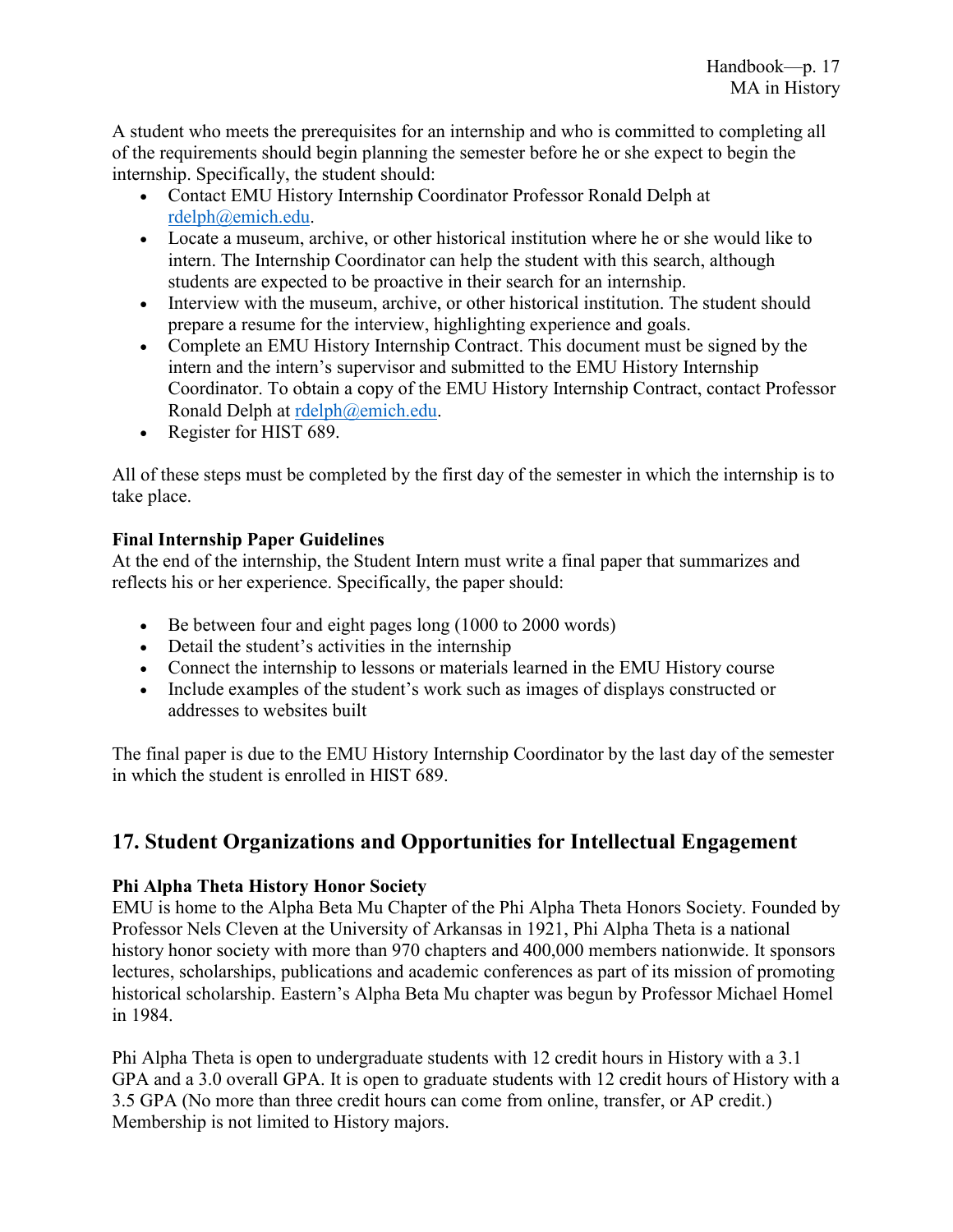Members of Phi Alpha Theta are entitled to an honor cord to be worn at graduation, recognition at an annual departmental awards ceremony, a one-year subscription to *The Historian,* access to numerous scholarships and awards, and opportunities to present research at local, regional, and national conferences. For more information about joining Phi Alpha Theta, contact Professor Ashley Johnson Bavery at [abavery@emich.edu.](mailto:abavery@emich.edu)

#### **Student History Association**

The Student History Association is open to all students interested in history. It operates jointly with our Phi Alpha Theta chapter to sponsor events for history students. An organizational meeting for the Student History Association is held at the beginning of each academic year. For more information, contact Ashley Johnson Bavery at [abavery@emich.edu.](mailto:abavery@emich.edu)

#### **History Graduate Writing Workshop**

The History Graduate Writing Workshop is a student organization that enables graduate students in History to come together as a community to help one another achieve their academic goals.

The History Graduate Writing Workshop seeks to

- Make connections with fellow classmates
- Meet for peer review of coursework, presentations, term papers, and thesis chapters
- Provide a space to hold conversations about graduate work
- Gain insight on the next steps after completing your degree

#### **History Speaker Series**

Each year during the fall and winter terms, the History Section presents a series of public lectures by leading historians who engage our faculty and students in a wide variety of topics. These speakers are working in exciting areas of historical research using innovative methodologies. Their talks are lively and stimulating as they share with us their ideas and the results of their research and writing. Graduate students should make every effort to attend these lectures, to help them broaden their knowledge and appreciation of how historians go about pursuing their craft.

#### **Graduate Research Conference**

The Graduate Research Conference is an annual, on campus event held in March of each year. This conference showcases the work of our best graduate students, allowing them to present their work in an academic setting to a wide audience. Typically a history faculty member will nominate a graduate student to present his or her work in this conference. The student's work may be a research paper the student has submitted in the professor's class, or it may reflect ongoing research that the student is doing for the MA thesis. In either case, once nominated to present his or her work, the student will submit an abstract of the paper to be presented to the Research Conference organizers, and then work closely with his or her professor to revise and prepare the student's work for presentation at the conference.

# **18. Student Academic Performance, Academic Probation and Dismissal Policies**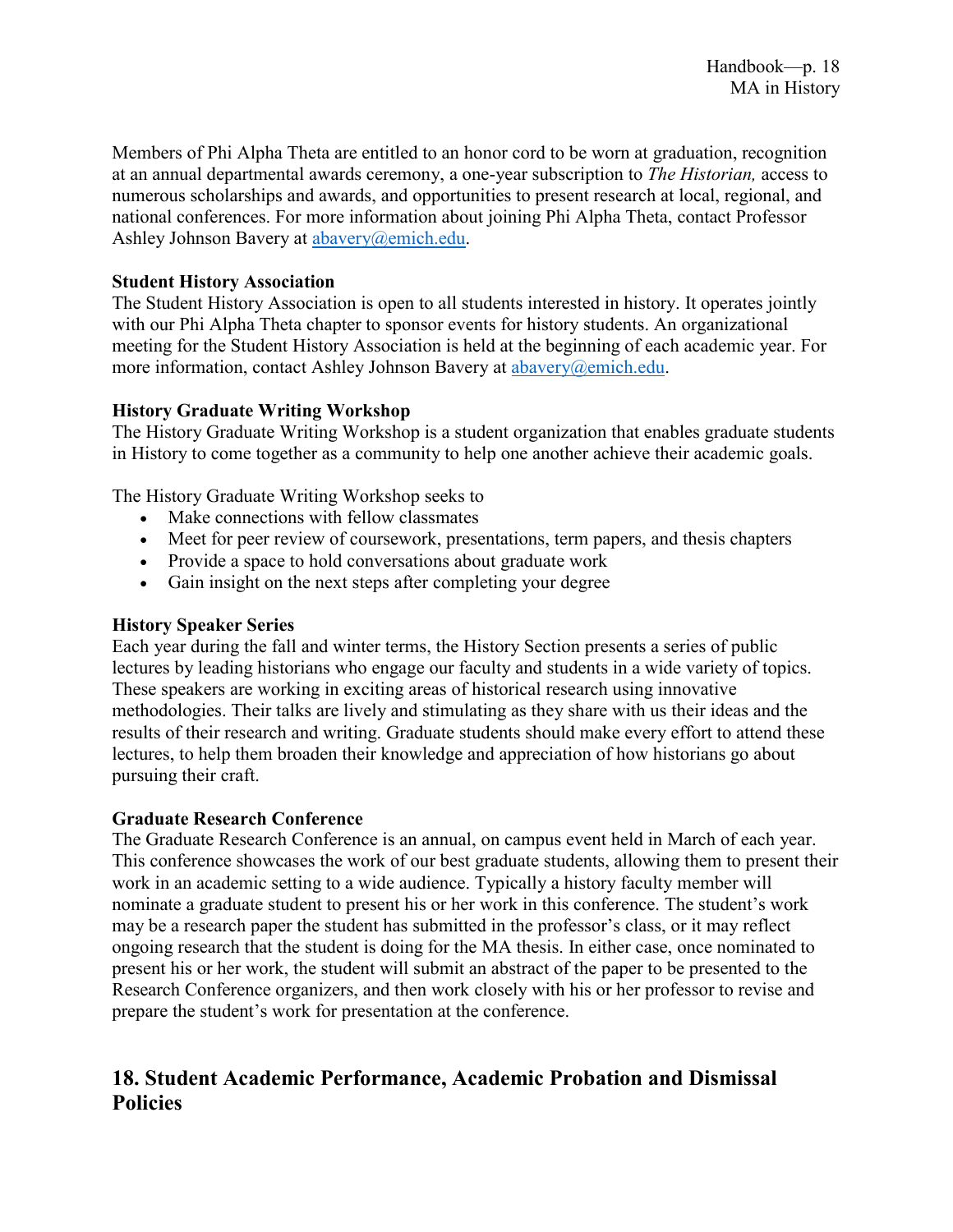#### **Academic Deficiencies Resulting in Disciplinary Action such as Probation or Dismissal**

Students are placed on academic probation at the end of any semester in which their cumulative EMU grade point average in courses taken for graduate credit is below 3.0. Students must complete six graduate credit hours at EMU before being subject to academic probation. Students are notified via emich email each semester of their status, and enrollment is permitted only on a semester-by semester basis until the probation is removed. Students placed on academic probation are encouraged to contact their program coordinator for assistance in determining how to return to good academic standing.

A probationary student must obtain a *semester* grade point average of at least 3.0 in the first semester of probation. Failure to do so will result in academic dismissal. If a probationary student is able to raise his or her semester GPA to a 3.0 or higher during the first semester of probation, but the overall GPA is still below a 3.0, the student will be given one additional semester to raise his or her cumulative GPA to a 3.0 or higher. Failure to do so will lead to dismissal. Students will be notified via emich email of such action. Students who are dismissed from an individual program while in good academic standing may still be eligible for another graduate program at EMU.

#### **Process for Requesting Reinstatement after Dismissal**

After dismissal, students may request reinstatement by submitting a Request for Reinstatement packet to the Office of Records and Registration. Deadline for submission of request will be included in the notice of dismissal. This request packet should include a personal letter which states the causes of the student's academic problems, changes in the student's situation that may rectify those problems and proposed plan of action to ensure success in graduate studies. Documentation which supports the circumstances described will be required. Dismissed students whose cumulative GPA is less than 2.0 are automatically denied reinstatement. After the deadline for submission of requests for reinstatement has passed, the Office of Records and Registration will initiate the appeals process with the Academic Status Review Committee. All reinstatement requests must be in writing, accompanied by documentation. There are no exceptions to this process. All documents become the property of EMU and will not be returned or copied after submission. Students should make copies for their personal use before submitting them to the committee. Personal interviews will not be considered and reinstatement request decisions are final. Notification of decisions will be sent to your my.emich.edu email account within 14 days of the request submission deadline. If the request is approved, further action on the student's part WILL be necessary to finalize their reinstatement. Deadlines will apply and be sent by email with instructions.

# **19. Academic Misbehavior such as Plagiarism Resulting in Disciplinary Action or Dismissal**

All students are expected to adhere to the principles of academic integrity. Consequently, the university will act to ensure that allegations of academic dishonesty are investigated promptly, thoroughly, and fairly. If the allegations are substantiated, the university will apply appropriate sanctions and correct any public record or report of the work.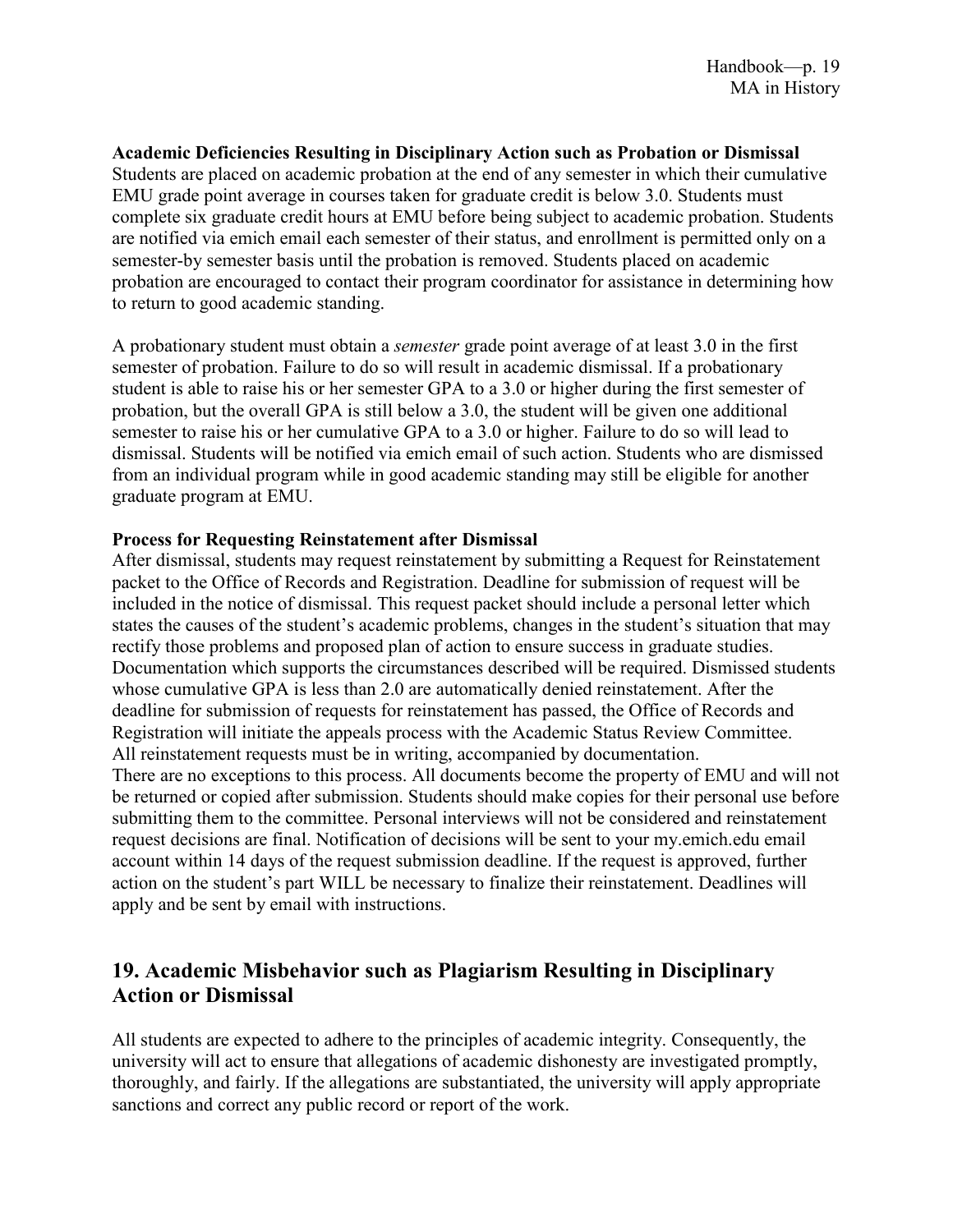Faculty must distinguish clearly research misconduct from honest error or from ambiguities that might be resolved by further investigation. Research misconduct does not include honest error or difference in interpretation and judgment of data. Research misconduct shall be defined as including, but not limited to:

- The falsification, fabrication, or misrepresentation of data, including deceptive reporting, or omission of conflicting data with the intent of falsifying results
- Plagiarism or misrepresentation of others' work as one's own
- Failure to assign authorship appropriately on any manuscript, report, project, publication, or electronic communication
- Deliberate violation of a university policy or standard procedure in research, including but not limited to the policies on the use of human subjects and the use and care of animals
- Abuse of confidentiality in peer, editorial, or regulatory review; or use or disclosure of privileged information, such as misappropriating ideas from others' grant proposals, award application, or manuscripts; or inappropriately using other privileged communications.
- Further information on the student code of conduct and community standards can be found in the University website at: <https://www.emich.edu/policies/policy.php?id=124>

# **20. Non-Academic Behavior resulting in Disciplinary Action or Dismissal**

Students enrolled in the MA in History program at Eastern Michigan University and attending classes are expected to act in a respectful and collegial manner toward their instructors, fellow students, and university staff. Additionally, students are expected to conform to all university regulations concerning the consumption of alcohol and the possession of controlled substances. Students are also to refrain from disruptive behavior both inside and outside of class, and are to refrain from damaging or destroying university property. Failure to observe these and other regulations in the student code of conduct can result in disciplinary action or dismissal from the university.

#### **Student Code of Conduct**

Further details regarding expectations for student conduct may be found in the University Student Handbook, via this link: **[Code of Conduct](http://www.emich.edu/policies/policy.php?id=124)**

# **21. Grade Grievance Procedures**

Grade Grievance Procedures provides each student with the opportunity to formally appeal a final grade in a course because the student believes that the grade has been awarded capriciously or unfairly.

Typically grade disputes occur when the stated method(s) of evaluation in the course syllabus are not followed and/or the final grade has been calculated incorrectly.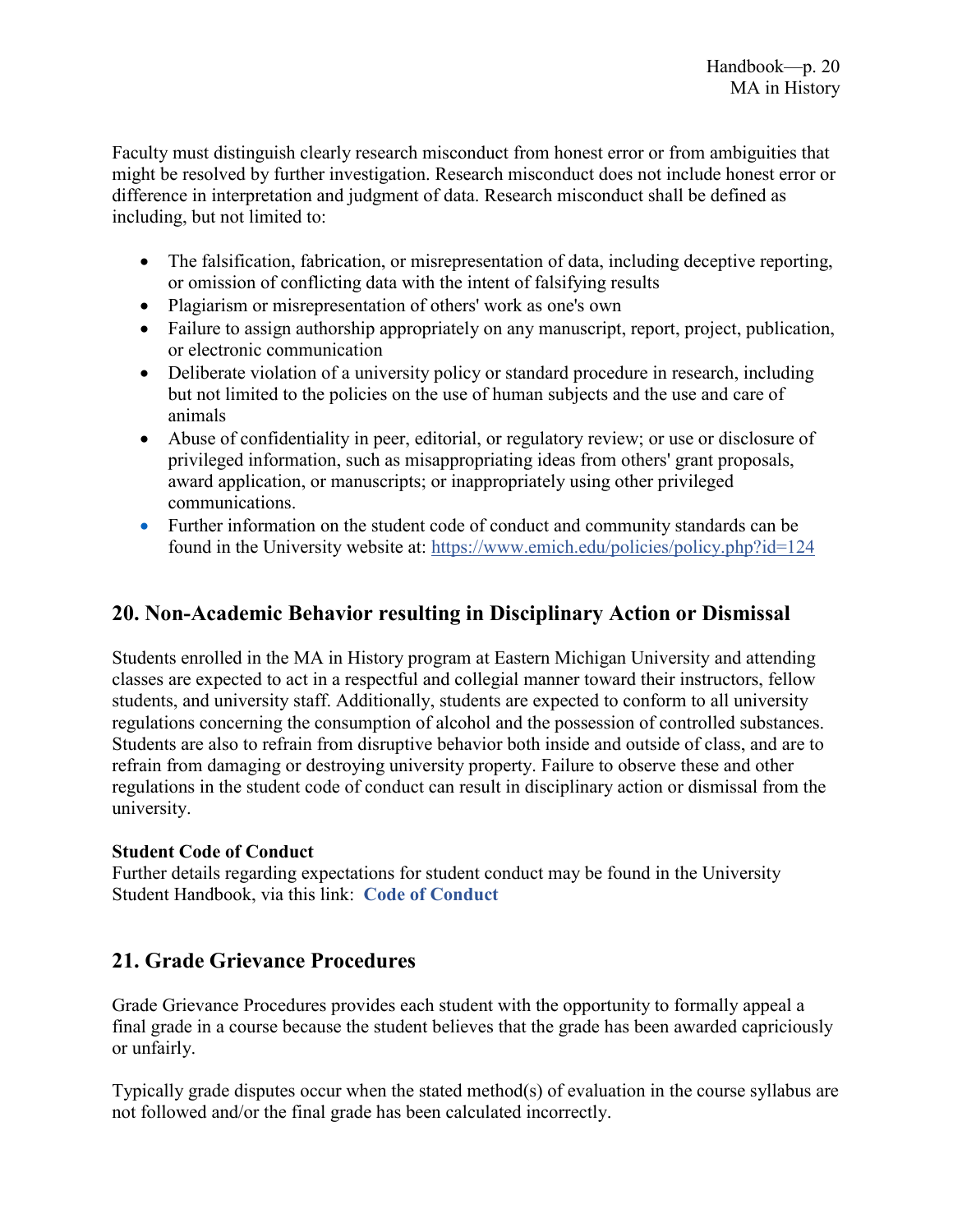**Examples of unfair grading** may include but are not limited to the assignment of a course grade to a student:

- On some basis other than relevant performance in the course
- By resorting to standards different from those which were applied to other students in that course
- Or by an unreasonable and/or unannounced substantial departure from the instructor's previously articulated standards.

Please note: Disagreement with an instructor's judgement in and of itself is not a basis for a grievance, nor is disagreement with an instructor's grading standards, if such standards have been described in advance for the class, and have been applied fairly to all students in the class. A final grade is presumed to be correct. The burden of proof resides with the student seeking the grievance.

The process allows for three steps which are briefly outlined below. For a full discussion of how to implement each of these steps, the student should refer to the section in the University Student Handbook dealing with grade grievance procedures. This material can be accessed via this link: <https://www.emich.edu/studenthandbook/policies/gradegrievanceprocedureguide.pdf>

- *Step I: Discussion with the Instructor* (Section C). Whenever possible, conflicts over grades should be resolved informally between the instructor and the student. If the grade dispute is not resolved informally between the instructor and the student, the student can file a formal Step I grievance with the Department Head of History and Philosophy. If the instructor is also the Department Head, the student can file a formal Step I grievance with the College Dean. This step must be initiated within 20 working days after the start of the semester, per the EMU academic calendar, following the one in which the disputed grade was given
- *Step II: Hearing by College Grade Grievance Committee (Section D).* If the grade dispute is not resolved at Step I, the student can file a formal grievance with the College Dean. This step must be initiate within 30 working days after the start of the semester, per the EMU academic calendar, following the one in which the disputed grade was given.
- *Step III: Hearing by University Grade Grievance* (Section E). Under very specific and limited conditions either the instructor or the student may submit a Step III Grade Grievance Request Form to the Office of the Provost, appealing the prior decision at Step II by the College Grade Grievance Committee, within *ten (10) working days* of receipt of the Step II decision from the College Dean (or designee).

The process does not allow for:

- Disputes about the grading of individual exams or assignments during the semester. Where such disputes arise the student should contact the instructor immediately.
- Class action grievances by one student on behalf of several students or an entire class.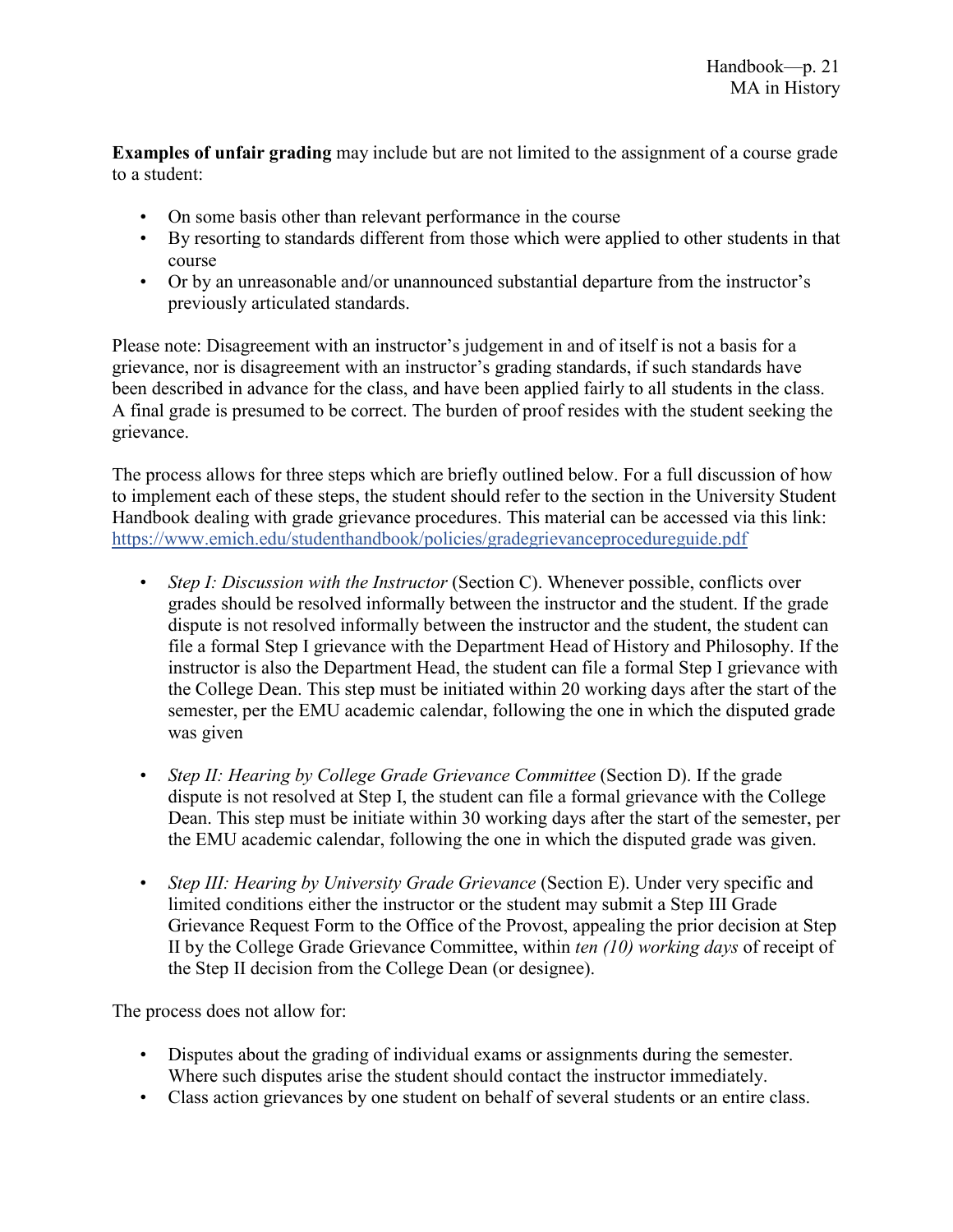#### **Timeline for Steps in the Grade Grievance Process**

Please note: Grievances relating to grades awarded for the winter semester ending in April shall normally be pursued the next fall, measuring all stated deadlines with respect to the start of the fall semester in September.

## **22. EMU History Website and Social Media**

#### **EMU History Website**

Graduate students enrolled in the MA in History program at Eastern should familiarize themselves with the EMU History website. This website contains a great deal of useful information about the MA in History program, scholarships, advising, and most importantly, a number of the forms that you will need throughout your career as a graduate student in History. There is also an electronic copy of this handbook found on the EMU History website as well. You can access the EMU History website via this link: [EMU History Website](https://www.emich.edu/historyphilosophy/history/index.php)

Once this webpage opens up, spend a few minutes familiarizing yourself with the material on it by clicking on the various links provided on this webpage. Be sure to click on the link titled "Graduate Advising" which will take you to the webpage containing links to a number of forms that you will need while in the program, such as the Independent Study Contract, the application for the MA exam, the application for admission into the thesis track, and the graduate thesis hours form.

#### **EMU History On Social Media**

Graduate students enrolled in the MA in History program are encouraged to keep up on news and announcements and events in History by frequently checking the EMU History Facebook page. Our Facebook page is regularly updated, and provides students with an easy way to keep in touch with events, announcements, friends and faculty in History. You can access the EMU History Facebook page via this link: <https://www.facebook.com/emuhistory>

Students can also follow EMU History on Instagram and Twitter: [https://www.instagram.com/emu\\_history/](https://www.instagram.com/emu_history/) [https://twitter.com/EMU\\_History](https://twitter.com/EMU_History)

# **23. Finding the Forms You Will Need During Your Graduate Career**

Over the course of your graduate career there are a number of forms that you will need to file in order to move your program of study along. These include such forms as the independent study contract, the application to take the MA exam, and the application for admission into the thesis track of the MA in History program. There are also various forms that you will need to file with the Graduate School or registrar's office, such as the form to graduate at the end of your program. These forms will be found in the following three places: the EMU History website, the Graduate School website, and the Office of Records and Registration website. Given below are links to each of these websites, with a listing of the types of forms that can be found on each one.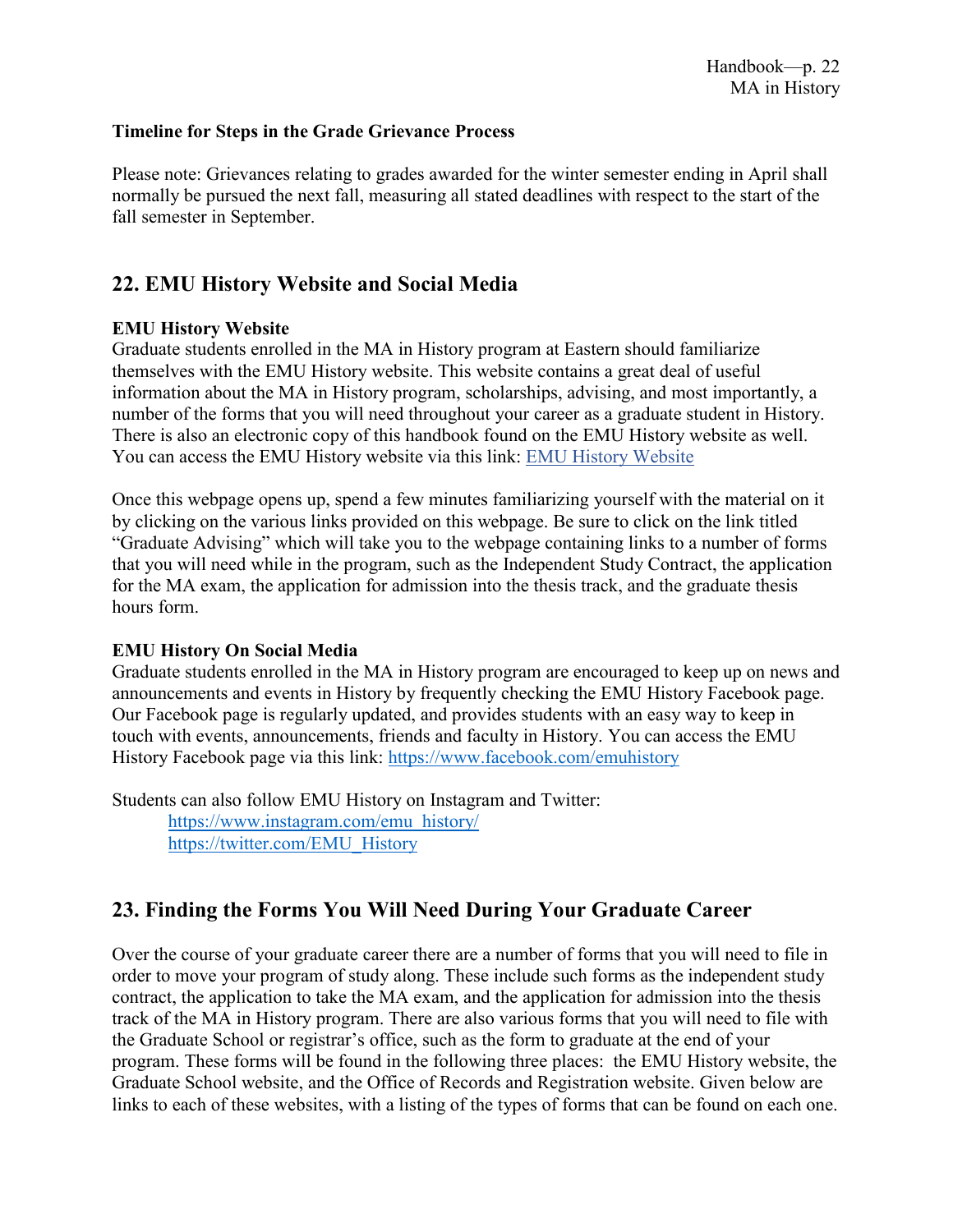EMU History website accessed via this link: [EMU History Website](https://www.emich.edu/historyphilosophy/history/index.php)

When this website opens up, click on the link on the left hand side of the page titled "Advising."

When this page opens up, click on the link titled "Graduate Advising" to access the following forms:

- Application for the MA Exam
- Application for admission into the thesis track of the MA in History Program
- Graduate Thesis Hours Form
- Independent Study Contract.

#### **Graduate School Website accessed via this link:** <https://www.emich.edu/graduate/>

When this website opens up, click on the link on the left hand side of the page titled "Documents and Forms" to access the numerous forms found on this site. These include the following forms:

- Master's Thesis Completion Form
- Petition for Modification/Waiver of Graduate Policies
- Time Extension
- Transfer of Graduate Credit Obtained at other Institution

#### **Office of Records and Registration website accessed via this link:**

<https://www.emich.edu/registrar/forms/index.php>

The following forms are located on this website:

- Application for Degree or Certificate
- Cancellation/Withdrawal Request
- Commencement Request Form (i.e. you graduated in August but want to walk in Dec.)
- Late Withdrawal/Tuition Appeal Form
- Name Change Form
- Transcript Request Form

## **24. Graduate School Policies and Contact Information**

#### **Graduate School Policies**

The EMU Graduate School oversees graduate programs at Eastern Michigan University**,** and therefore has a number of policies and procedures in place that govern many aspects of your program of study, such as time to degree, transferring in credits earned at another institution, limits on particular types of courses, and other such items. The Graduate School has a very useful website on which it has laid out these graduate school policies. You can access the Graduate School Website via this link: <https://www.emich.edu/graduate/>